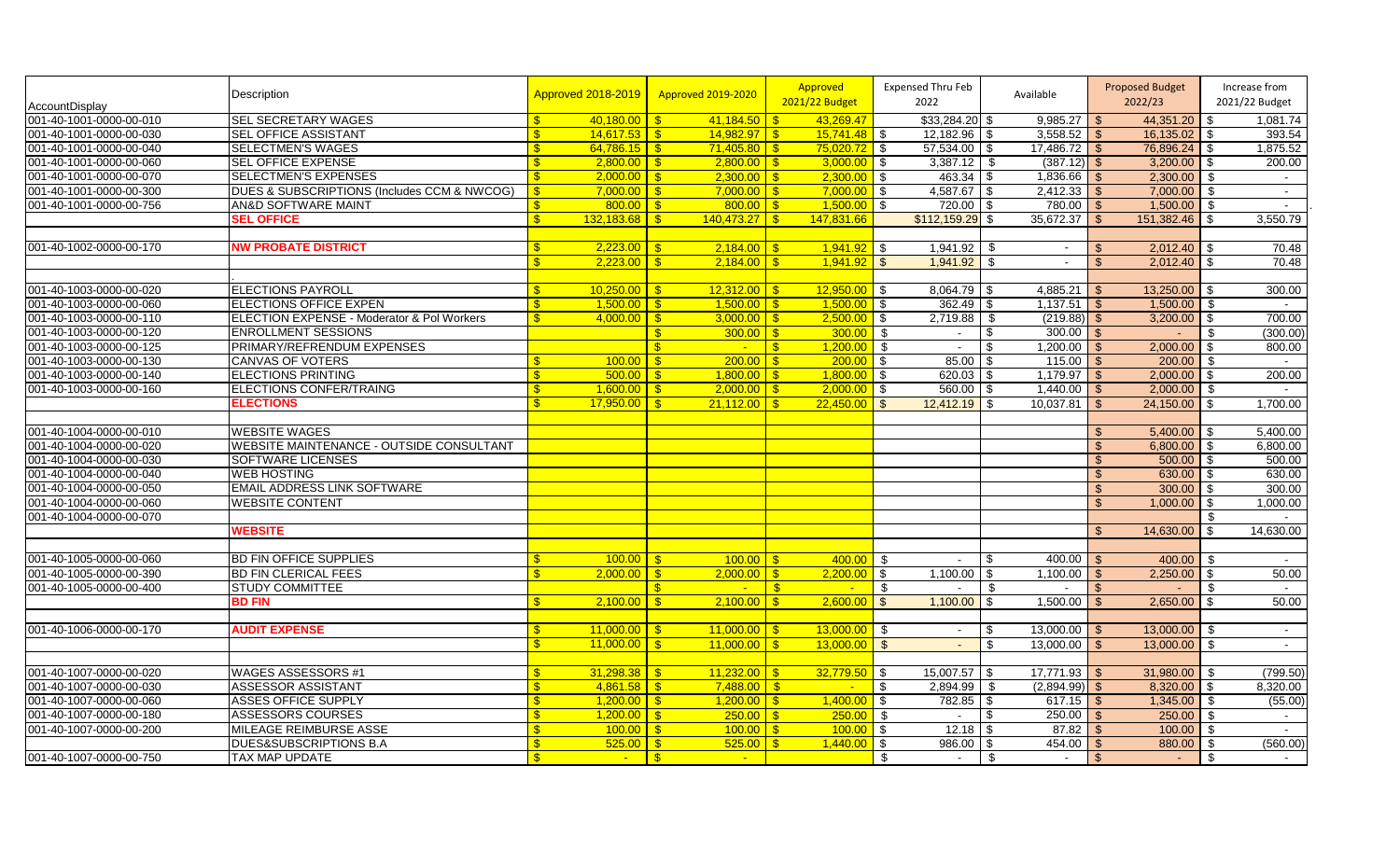| 001-40-1007-0000-00-754 | REVAL (See 001-40-9017-0000-00-703)              | $\mathbf{s}$                 | $28,500.00$ \$  |                                           | $\sqrt{3}$        | $\sim$               | $\sqrt{3}$     | $\sim$          | $\sqrt[6]{3}$  |                 | $\sqrt{S}$    |                        | $\mathfrak{S}$ |            |
|-------------------------|--------------------------------------------------|------------------------------|-----------------|-------------------------------------------|-------------------|----------------------|----------------|-----------------|----------------|-----------------|---------------|------------------------|----------------|------------|
| 001-40-1007-0000-00-755 | VISION CAMA SOFWARE MAINT                        |                              | $3,935.00$ \$   | $\sim$ $-$                                | $\mathbf{s}$      | $4,396.00$ \$        |                | 6,836.00        | \$             | $(2,440.00)$ \$ |               | 5.320.00               | $\mathbf{s}$   | 924.00     |
|                         | <b>VISION CAMA Cloud Hosting</b>                 |                              |                 |                                           | $\mathbf{s}$      | $2,500.00$ \$        |                | 250.00          | \$             | 2,250.00        | <b>S</b>      | $2,750.00$ \$          |                | 250.00     |
| 001-40-1007-0000-00-756 | <b>QUALITY SOFTWARE MAINT</b>                    |                              | 4,780.00        |                                           |                   |                      | \$             | $\sim$          | - \$           | $\sim$          |               |                        | \$             | $\sim$ $-$ |
|                         | Annual Software Maintenance                      |                              |                 | $\mathbf{s}$                              |                   | $5,025.00$ \$        |                | 5,251.29        | \$             | $(226.29)$ \$   |               | 5,280.00               | <b>\$</b>      | 255.00     |
|                         | QDS Personal Property CAMA Software Subscription |                              |                 | $\mathbf{s}$                              |                   | $375.00$ \$          |                | $\sim$          | \$             | 375.00          |               | 385.00                 | \$             | 10.00      |
|                         |                                                  |                              |                 | $\mathbf{s}$<br>4,250.00                  |                   |                      | \$             | $\sim$          | \$             | $\sim$          |               |                        | \$             | $\sim$     |
|                         | <b>Server Hosting</b>                            |                              |                 | $\mathbf{s}$                              |                   | $\sim$               | $\blacksquare$ | $\sim$          | - \$           | $\sim$          |               |                        | $\mathcal{L}$  | $\sim$     |
| 001-40-1007-0000-00-757 | ON LINE ACCESS TO FIELD                          |                              | 1,000.00        | ls:<br>$\sim$ 1                           | $\sqrt{3}$        | $1,700.00$ \$        |                | 1,772.00        | \$             | $(72.00)$ \$    |               | 2,900.00               | $\sqrt{3}$     | 1,200.00   |
|                         | <b>ASSESSOR</b>                                  |                              | 77,399.96       | 36,444.00<br>$\mathbf{s}$                 | $\sqrt{s}$        | $49,965.50$ \$       |                | 33,792.88       | \$             | 16,172.62       | \$            | 59,510.00              | \$             | 9,544.50   |
|                         |                                                  |                              |                 |                                           |                   |                      |                |                 |                |                 |               |                        |                |            |
| 001-40-1008-0000-00-030 | <b>WAGES ASSSMENT APPEALS</b>                    |                              | $500.00$ \$     | $500.00$ \$                               |                   | $500.00$ \$          |                | $\sim$          | \$             | $500.00$ \$     |               | $500.00$ \$            |                | $\sim$     |
|                         | <b>ASSSMENT APPEALS</b>                          |                              | 500.00          | 500.00<br>l S                             | $\mathsf{S}$      | $500.00$ \$          |                |                 | \$             | $500.00$ \$     |               | $500.00$ \$            |                | $\sim$     |
|                         |                                                  |                              |                 |                                           |                   |                      |                |                 |                |                 |               |                        |                |            |
| 001-40-1009-0000-00-020 | <b>WAGES TAX COLLECTOR</b>                       |                              |                 | $21,952.81$ \$                            |                   | $23,064.18$ \$       |                | 17,741.80       | -\$            | $5,322.38$ \$   |               | 23,640.78              | ∣\$            | 576.60     |
| 001-40-1009-0000-00-030 | <b>TAX COL OFF ASSIST</b>                        | -\$                          | 2,500.00        | $\sqrt{3}$                                |                   | $2,600.00$ \$        |                | 215.25          | \$             | $2,384.75$ \$   |               | 2,600.00               | -\$            |            |
| 001-40-1009-0000-00-060 | <b>TAX COL OFF SUPPLY</b>                        | $\mathbf{s}$                 | 2,500.00        | <u>IS</u>                                 |                   | $2,500.00$ \$        |                | 1,032.51        | \$             | $1,467.49$ \$   |               | 1,500.00               | \$             | (1,000.00) |
| 001-40-1009-0000-00-180 | <b>TAX COLL COURSES</b>                          | $\mathbf{s}$                 | $1.500.00$ S    |                                           |                   | $1,500.00$ \$        |                | 1,380.00        | \$             | 120.00          | - \$          | 1,500.00               | \$             |            |
| 001-40-1009-0000-00-390 | DMV FEE<br><b>QUALITY SOFTWARE MAINT</b>         | $\mathbf{s}$<br>$\mathbf{S}$ | $250.00$ \$     | $250.00$ \$                               |                   | 250.00               |                | 5,350.00        | \$             | 250.00          |               | 250.00                 | \$             | 268.00     |
| 001-40-1009-0000-00-756 | <b>QDS BILL PRINTING</b>                         |                              | $5,125.00$ \$   | $5,125.00$ \$                             |                   | $5,350.00$ \$        |                |                 | \$             |                 | $\mathbf{\$}$ | 5,618.00               | $\sqrt{3}$     |            |
|                         | <b>TAX COLLECTOR</b>                             |                              |                 |                                           |                   | $35.264.18$ \$       |                | 25,719.56       | $\sqrt[6]{3}$  | 9,544.62        |               | 825.00<br>35,933.78 \$ |                | 669.60     |
|                         |                                                  |                              |                 |                                           |                   |                      |                |                 |                |                 |               |                        |                |            |
| 001-40-1010-0000-00-020 | <b>WAGES TREASURER</b>                           |                              | $14,997.80$ \$  | $15,747.69$ \$                            |                   | $18,724.00$ \$       |                | $14,403.20$ \$  |                | $4,320.80$ \$   |               | $20,221.92$ \$         |                | 1,497.92   |
| 001-40-1010-0000-00-030 | <b>ASSIST TREASURER WAGES</b>                    |                              | $500.00$ \ \ \$ | $550.00$ \ \$                             |                   | $2,500.00$ \$        |                | $1,500.00$ \ \$ |                | $1,000.00$ \$   |               | $3,500.00$ \ \$        |                | 1,000.00   |
| 001-40-1010-0000-00-060 | <b>TREAS OFFICE SUPPLIES</b>                     | -\$                          | $360.00$ \$     | $560.00$ \$                               |                   | $500.00$ \$          |                | $396.16$ \$     |                | $103.84$ \$     |               | $2,000.00$ \$          |                | 1,500.00   |
| 001-40-1010-0000-00-200 | <b>TREASURER/MILEAGE</b>                         |                              |                 | $100.00$ \ \$                             |                   | $100.00$ \$          |                | $\sim$          | \$             | $100.00$ \$     |               | $100.00$ \$            |                | $\sim$     |
|                         | <b>TREASURER</b>                                 | $\mathbf{s}$                 | $15,907.80$ \$  | $16,957.69$ \$                            |                   | $21,824.00$ \$       |                | 16,299.36       | \$             | $5,524.64$ \$   |               | 25,821.92              | $\sqrt{3}$     | 3,997.92   |
|                         |                                                  |                              |                 |                                           |                   |                      |                |                 |                |                 |               |                        |                |            |
| 001-40-1011-0000-00-170 | <b>LEGAL SERVICES</b>                            | $\mathbf{s}$                 | $7.000.00$ \$   | $7,000.00$ \ \$                           |                   | $10,000.00$ \$       |                | 16,487.50       | - \$           | $(6,487.50)$ \$ |               | $16,000.00$ \$         |                | 6,000.00   |
| 001-40-1011-0000-00-265 | NFK/CLBK SCHOOL STUDY                            | -\$                          | $\sim$          | $\sqrt{3}$                                | $\sim$ $\sqrt{s}$ | $\sim$ $\sim$ $\sim$ |                | $\sim$          | - \$           | $\sim$          | - \$          | $\sim$                 | \$             | $\sim$     |
| 001-40-1011-0000-00-270 | <b>I/W LEGAL FEES</b>                            | $\mathbf{s}$                 | $600.00$ \$     | $600.00$ \ \$                             |                   | $600.00$ \$          |                | $\sim$          | $\mathfrak{s}$ | $600.00$ \$     |               | $600.00$ \$            |                | $\sim$ $-$ |
| 001-40-1011-0000-00-275 | P&Z LEGAL FEES                                   | $\mathbf{s}$                 |                 | $2.000.00$ S                              |                   | $2,200.00$ \$        |                | 3,724.96        | - \$           | $(1,524.96)$ \$ |               | $3,200.00$ \ \ \$      |                | 1,000.00   |
| 001-40-1011-0000-00-330 | <b>LEGAL ADS</b>                                 |                              | $4.500.00$ \$   | $4,500.00$ \$                             |                   | $5,000.00$ \$        |                | 5,540.78        | - \$           | $(540.78)$ \$   |               | 7,000.00               | $\sqrt{3}$     | 2,000.00   |
|                         | <b>LEGAL</b>                                     |                              | 14.100.00       | $14.100.00$ S<br>S                        |                   | $17,800.00$ \$       |                | 25,753.24       | \$             | $(7,953.24)$ \$ |               | 26,800.00              | <b>\$</b>      | 9,000.00   |
|                         |                                                  |                              |                 |                                           |                   |                      |                |                 |                |                 |               |                        |                |            |
| 001-40-1012-0000-00-010 | <b>TOWN CLERK WAGES</b>                          |                              | $42,627.70$ \$  | $43,693.39$ \$                            |                   | $45,905.37$ \$       |                | 35,312.00       | \$             | $10,593.37$ \$  |               | 47,053.00 \$           |                | 1,147.63   |
| 001-40-1012-0000-00-030 | TOWN CLK OFF ASSISTANT                           |                              | $5,336.15$ \$   | $5,469.55$ \$                             |                   | $11,856.00$ \$       |                | 11,124.00       | \$             | $732.00$ \$     |               | 16,640.00 \$           |                | 4,784.00   |
| 001-40-1012-0000-00-060 | <b>TOWN CLK OFF SUPPLY</b>                       | - \$                         | 2,000.00        | $\overline{\phantom{a}}$                  |                   | $2,500.00$ \$        |                | $3,385.83$ \$   |                | $(885.83)$ \$   |               | $2,500.00$ \$          |                |            |
| 001-40-1012-0000-00-160 | <b>TOWN CLK CONFERENCES</b>                      | - \$                         | $1,500.00$ \$   | $1,500.00$ \$                             |                   | $1,500.00$ \$        |                | 500.00          | \$             | $1,000.00$ \$   |               | 1,500.00               | - \$           |            |
| 001-40-1012-0000-00-230 | <b>MAPS TOWN CLERK</b>                           | - \$                         | 200.00          | l S                                       |                   | $200.00$ \ \$        |                | 641.00          | \$             | $(441.00)$ \$   |               | 300.00                 | \$             | 100.00     |
| 001-40-1012-0000-00-250 | <b>TOWN CLK MICROFILM</b>                        |                              | 9.000.00        | $9,000.00$   \$<br>l Si                   |                   | $10,100.00$ \$       |                | 7,409.25        | \$             | $2,690.75$ \$   |               | 10,100.00              | -\$            |            |
| 001-40-1012-0000-00-XXX | TOWN CLK VERIFICATION IQS                        |                              |                 |                                           | $\mathbf{s}$      | $1,000.00$ \$        |                | 286.45          | \$             |                 |               | 1,500.00               | \$             | 500.00     |
| 001-40-1012-0000-00-265 | <b>COPIER RENTAL</b>                             |                              | $1.700.00$ S    | $1,700.00$ \ \$                           |                   | $1,700.00$ \$        |                | 1,225.90        | -\$            | $474.10$ \ \ \$ |               | 1,700.00               | \$             |            |
| 001-40-1012-0000-00-410 | <b>CODIFICATION</b>                              | $\mathbf{s}$                 | $500.00$ \$     | $500.00$ \ \ \$                           |                   | 600.00               |                |                 | \$             | $600.00$ \ \$   |               | 700.00                 | \$             | 100.00     |
| 001-40-1012-0000-00-690 | TN CLK RESTOR RECORDS                            | $\mathbf{R}$                 | 200.00          | $200.00$ \ \$<br>$^{\circ}$               |                   | $350.00$ \$          |                | 207.80          | \$             | $142.20$ \$     |               | 350.00                 | \$             |            |
|                         | <b>TOWN CLERK</b>                                |                              | 63,063.85       | $\overline{\mathbf{s}}$<br>$64,262.95$ \$ |                   | $75,711.37$ \$       |                | 60,092.23       | $\sqrt{3}$     | $15,619.14$ \$  |               | 82,343.00              | $\sqrt{3}$     | 6,631.63   |
|                         |                                                  |                              |                 |                                           |                   |                      |                |                 |                |                 |               |                        |                |            |
| 001-40-1013-0000-00-170 | <b>P&amp;Z TRAINING</b>                          |                              | $300.00$ \$     |                                           |                   | $1,200.00$ \$        |                | $\sim$          | \$             | $1,200.00$ \$   |               | $1,200.00$ \$          |                | $\sim$     |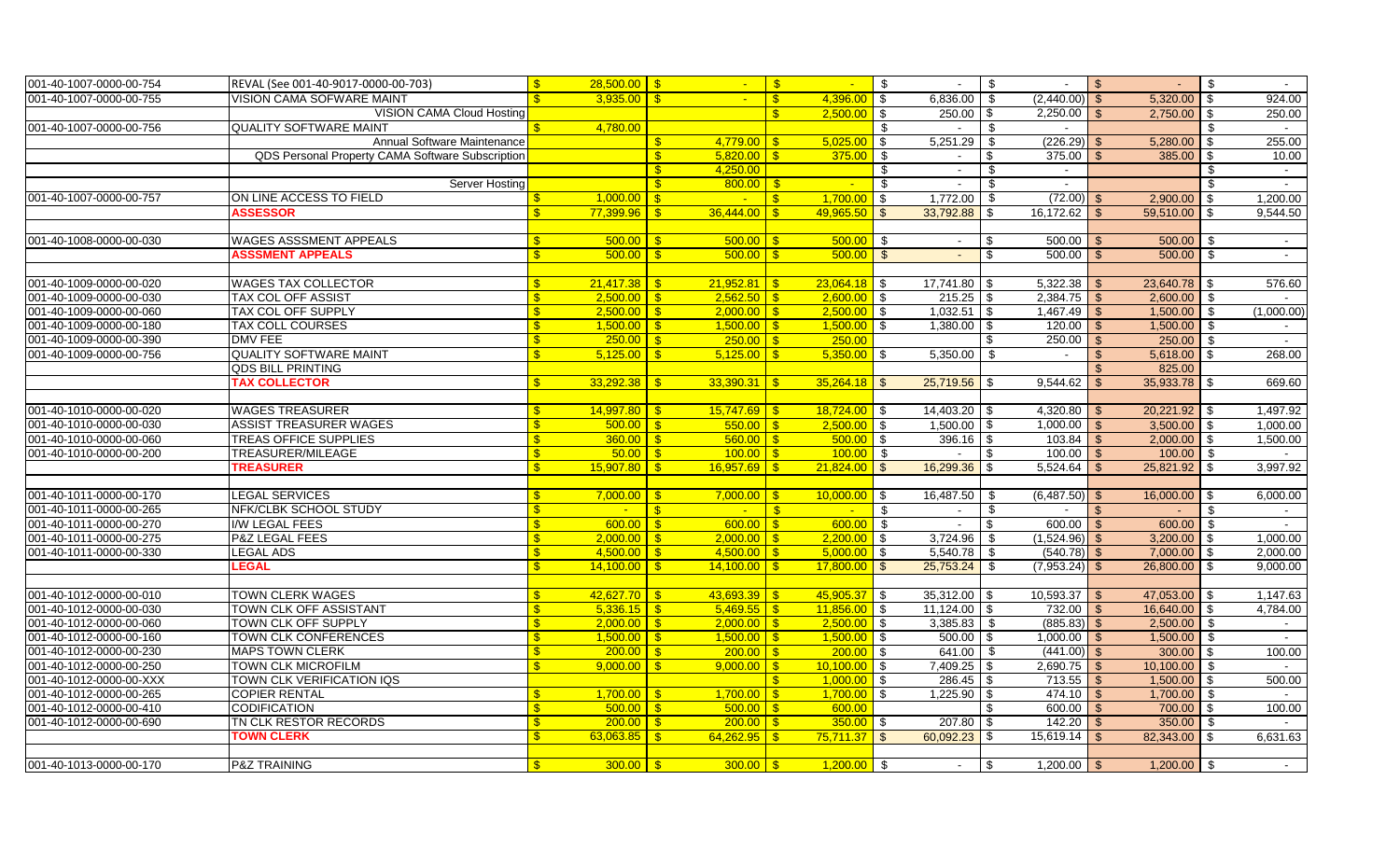| 001-40-1013-0000-00-290 | TOWN PLANNER                      | $\mathbf{s}$ | $1,750.00$ \$ | $1.750.00$ S                              |                          | $3,000.00$ \$   |                            | $500.00$ \ \$   |               | $2,500.00$ \$     |                    | $3,000.00$ \$  |               |            |
|-------------------------|-----------------------------------|--------------|---------------|-------------------------------------------|--------------------------|-----------------|----------------------------|-----------------|---------------|-------------------|--------------------|----------------|---------------|------------|
| 001-40-1013-0000-00-390 | DUES/SUBSCRIPTIONS                |              | 250.00        | $250.00$ S<br>$\overline{\mathbf{s}}$     |                          | $1,001.14$ \$   |                            | $320.83$ \ \$   |               |                   |                    | 1,000.00       | \$            | (1.14)     |
| 001-40-1013-0000-00-490 | TOWN POCD                         |              | 15,000.00     | $7,000.00$ \$<br>$\sqrt{3}$               |                          | $\sim$          | $\sqrt{3}$                 | $\sim$          | <b>S</b>      | $\sim$            | <b>\$</b>          |                | $\sqrt[6]{2}$ |            |
| 001-40-1013-0000-00-030 | <b>SECRETARY</b>                  |              |               | $1,200.00$ \$<br>$\mathbf{s}$             |                          | $1,500.00$ \$   |                            | 637.50          | $\sqrt[6]{3}$ | 862.50            | l \$               | 1,600.00       | \$            | 100.00     |
|                         | P&Z                               |              | 17,300.00     | $\mathbf{s}$<br>$10,500.00$ \$            |                          | $6,701.14$ \$   |                            | 1,458.33        | -\$           | 5,242.81          | <b>\$</b>          | 6,800.00       | \$            | 98.86      |
|                         |                                   |              |               |                                           |                          |                 |                            |                 |               |                   |                    |                |               |            |
| 001-40-1014-0000-00-060 | <b>ZBA OFFICE EXPENSES</b>        |              | 100.00        | $\mathbf{\Re}$                            |                          | $100.00$ \$     |                            | $\sim$          | \$            | 100.00            |                    | $100.00$ \$    |               | $\sim$     |
|                         | <b>ZBA OFFICE EXPENSES</b>        |              | 100.00        | $\mathbf{s}$                              |                          | $100.00$ \ \$   |                            | $\sim$          | \$            | $100.00$ \$       |                    | $100.00$ \$    |               | $\sim$     |
|                         |                                   |              |               |                                           |                          |                 |                            |                 |               |                   |                    |                |               |            |
| 001-40-1015-0000-00-030 | <b>SECRETARY</b>                  |              |               |                                           |                          |                 |                            |                 |               |                   | $\mathbf{\hat{s}}$ | 1,000.00       |               |            |
| 001-40-1015-0000-00-160 | <b>WETLANDS CONFERENCES</b>       | $\mathbf{s}$ | 250.00        | $\sqrt{s}$                                |                          | $250.00$ \ \$   |                            | $\sim$          | \$            | 250.00            | <b>S</b>           | $500.00$ \$    |               | 250.00     |
| 001-40-1015-0000-00-300 | <b>WETLANDS DUES/SUBSCRP</b>      |              | 250.00        | - \$                                      |                          | $250.00$ \$     |                            | $\sim$          | \$            | 250.00            |                    | 250.00         | - \$          | $\sim$     |
| 001-40-1015-0000-00-301 | <b>TREE REPLAC PROG</b>           |              |               | $\mathbf{\$}$<br><b>Contract</b>          | $\overline{\phantom{a}}$ | $\sim 10^{-11}$ | \$                         | $\sim$          | - \$          | $\sim$            | - \$               | $\sim$         | \$            | $\sim$     |
| 001-40-1015-0000-00-302 | MAPS (Town Planner)               |              | 1,000.00      | $1.000.00$ S<br>$\mathbf{s}$              |                          | $1,000.00$ \$   |                            | $\sim$          | s)            | 1,000.00          | $\sqrt{s}$         | 1.000.00       | \$            | $\sim$     |
|                         | <b>WETLANDS COMMISSION</b>        |              | 1.500.00      | $\mathbf{s}$                              |                          | $1,500.00$ \$   |                            | $\sim$          | \$            | 1,500.00          | $\mathcal{F}$      | 2,750.00       | <b>S</b>      | 1,250.00   |
|                         |                                   |              |               |                                           |                          |                 |                            |                 |               |                   |                    |                |               |            |
| 001-40-1016-0000-00-140 | <b>CONSERVATION PRINTING</b>      |              | 400.00        |                                           |                          | $400.00$ \$     |                            | 900.00          | - \$          | $(500.00)$ \$     |                    | 600.00 \$      |               | 200.00     |
| 001-40-1016-0000-00-160 | <b>CONSERVATION CONFERENCE</b>    |              | 100.00        | 100.00<br>$\mathbf{s}$                    | $\sqrt{3}$               | $400.00$ \$     |                            |                 | \$            |                   |                    | $400.00$ \$    |               |            |
| 001-40-1016-0000-00-170 | <b>INVASIVE SPECIE REMOVAL</b>    | $\mathbf{R}$ | 1,500.00      | $1,500.00$ \$<br>$\mathbf{\hat{s}}$       |                          | $1,500.00$ \$   |                            | $\sim$          | \$            | $1,500.00$ \$     |                    | $1,500.00$ \$  |               | $\sim$     |
| 001-40-1016-0000-00-300 | <b>CONSERVATION DUES/PUB</b>      |              | 250.00        | 250.00<br><b>S</b>                        | $\sqrt{S}$               | 250.00          | ls.                        | $\sim$          | \$            |                   |                    | 400.00         | l \$          | 150.00     |
|                         | CONSERVATION OFFICE SUPPLIES      | -\$          | $\mathbf{u}$  | 400.00<br>$\mathbf{s}$                    | $\mathbf{s}$             | 1,600.00        | <b>S</b>                   | $\blacksquare$  | \$            | 1,600.00          | - \$               | 1,000.00       | \$            | (600.00)   |
|                         | TREE REPLAC PROG                  |              |               |                                           |                          |                 |                            |                 |               |                   |                    | 650.00         | \$            | 650.00     |
|                         | <b>CONSERVATION COMMISION</b>     |              | 2.250.00      | 2.650.00                                  | - \$                     | 4.150.00        | $\mathbf{\$}$              | 900.00          | - \$          | 3,250.00          | $\mathbf{\$}$      | 4,550.00       | \$            | 400.00     |
|                         |                                   |              |               |                                           |                          |                 |                            |                 |               |                   |                    |                |               |            |
| 001-40-1017-0000-00-140 | <b>PRINT TOWN REPORT</b>          |              | 1,000.00      | $1,000.00$ \$                             |                          | 1,000.00        | $\overline{\phantom{a}}$   | $\sim$          | \$            | $1,000.00$ \$     |                    | $\sim$ .       | \$            | (1,000.00) |
|                         |                                   |              | 1,000.00      | $\sqrt{3}$<br>$1.000.00$ S                |                          | $1,000.00$ \$   |                            | $\sim$          | \$            | $1,000.00$ \$     |                    |                | \$            | (1,000.00) |
|                         |                                   |              |               |                                           |                          |                 |                            |                 |               |                   |                    |                |               |            |
| 001-40-1018-0000-00-020 | <b>ENFORCEMENT OFFICER</b>        |              | 21,525.00     | $22,063.13$ \$<br>$\overline{\mathbf{s}}$ |                          | $23,180.07$ \$  |                            | $20,265.00$ \$  |               | $2,915.07$ \$     |                    | $23,925.00$ \$ |               | 744.93     |
| 001-40-1018-0000-00-060 | <b>ENFORCE OFFICE SUPPLIES</b>    |              | 200.00        | $250.00$ S<br><b>S</b>                    |                          | $450.00$ \$     |                            | 766.19          | - \$          | $(316.19)$ \$     |                    | 450.00 \$      |               | $\sim$     |
| 001-40-1018-0000-00-080 | <b>ENFORCE DUES/SUBSCRIP</b>      |              | $100.00$ \$   | $100.00$ S                                |                          | $100.00$ \$     |                            | $\sim$          | -\$           | $100.00$ \$       |                    | $\sim$         | \$            | (100.00)   |
| 001-40-1018-0000-00-200 | <b>AUTO</b>                       |              | 250.00        | $\mathbf{s}$                              |                          | $250.00$ \$     |                            | 292.28          | - \$          | $(42.28)$ \$      |                    | 620.00         | \$            | 370.00     |
|                         | <b>ZONING ENFORCEMENT OFFICER</b> |              | 22,075.00     | 22,663.13                                 | - \$                     | $23,980.07$ \$  |                            | 21,323.47       | \$            | $2,656.60$ \$     |                    | 24,995.00      | l \$          | 1,014.93   |
|                         |                                   |              |               |                                           |                          |                 |                            |                 |               |                   |                    |                |               |            |
| 001-40-1020-0000-00-020 | <b>TOWN HALL CUSTODIAN</b>        | $\mathbf{R}$ | 10,073.70     | $10,325.54$ \$<br>$\blacksquare$          |                          | $10,848.27$ \$  |                            | $8,345.00$ \$   |               | $2,503.27$ \$     |                    | $11,119.48$ \$ |               | 271.21     |
|                         | <b>TOWN HALL ELECTRICITY</b>      | $\mathbf{s}$ | 6.000.00      | 6.200.00 $\sqrt$ \$<br>$\mathbf{s}$       |                          | $6,000.00$ \$   |                            | $4,078.61$ \$   |               |                   |                    | $6.000.00$ \$  |               |            |
| 001-40-1020-0000-00-100 | <b>TOWN HALL HEAT</b>             |              | 8,400.00      | $12,000.00$ \$<br>$\mathbf{s}$            |                          | $12,000.00$ \$  |                            |                 |               | $3,671.59$ \$     |                    | 15,600.00      | \$            | 3,600.00   |
| 001-40-1020-0000-00-105 | <b>TOWN HALL WATER RENT</b>       |              | 2,000.00      | $2,100.00$ \$<br>$\sqrt{3}$               |                          | 2,500.00        | $\sqrt{3}$                 | $1,508.92$ \$   |               | $991.08$ \$       |                    | $2,500.00$ \$  |               |            |
| 001-40-1020-0000-00-320 | TH BLDG MAINT                     |              | 20,000.00     | $\sqrt{3}$<br>$22,000.00$ \$              |                          | $28,000.00$ \$  |                            | $8,182.85$ \$   |               | $19,817.15$ \$    |                    | $26,000.00$ \$ |               | (2,000.00) |
|                         |                                   |              | 10,000.00     | $\sqrt{S}$<br>$12,000.00$ \$              |                          | $17,000.00$ \$  |                            | 23,823.66       | \$            | $(6,823.66)$ \$   |                    | 18,000.00 \$   |               | 1,000.00   |
|                         |                                   |              |               |                                           |                          |                 |                            |                 |               |                   |                    |                |               |            |
| 001-40-1020-0000-00-410 | <b>SERV CONTRACT BLDG</b>         |              | 2,800.00      | $3,200.00$ \$<br>$\mathbf{\$}$            |                          | $4,600.00$ \$   |                            | $1,358.94$ \$   |               | $3,241.06$ \$     |                    | 4,500.00       | - \$          | (100.00)   |
|                         | <b>TOWN HALL</b>                  |              | 59,273.70     | $67,825.54$ \$<br>$\overline{\mathbf{S}}$ |                          | $80,948.27$ \$  |                            | $55,626.39$ \$  |               | $25,321.88$ \$    |                    | 83,719.48 \$   |               | 2,771.21   |
|                         |                                   |              |               |                                           |                          |                 |                            |                 |               |                   |                    |                |               |            |
| 001-40-1021-0000-00-281 | <b>ENGINEERING SERVICE</b>        |              | 23,000.00     | $73,000.00$ \$<br>$\sqrt{3}$              |                          | $85,000.00$ \$  |                            | 163,482.82 \ \$ |               | $(78, 482.82)$ \$ |                    | $90,000.00$ \$ |               | 5,000.00   |
|                         |                                   |              | 23,000.00     | $73,000.00$ \$<br>$\mathsf{S}$            |                          | 85,000.00       | $\overline{\phantom{1}}$ s | 163,482.82 \$   |               | $(78, 482.82)$ \$ |                    | $90,000.00$ \$ |               | 5,000.00   |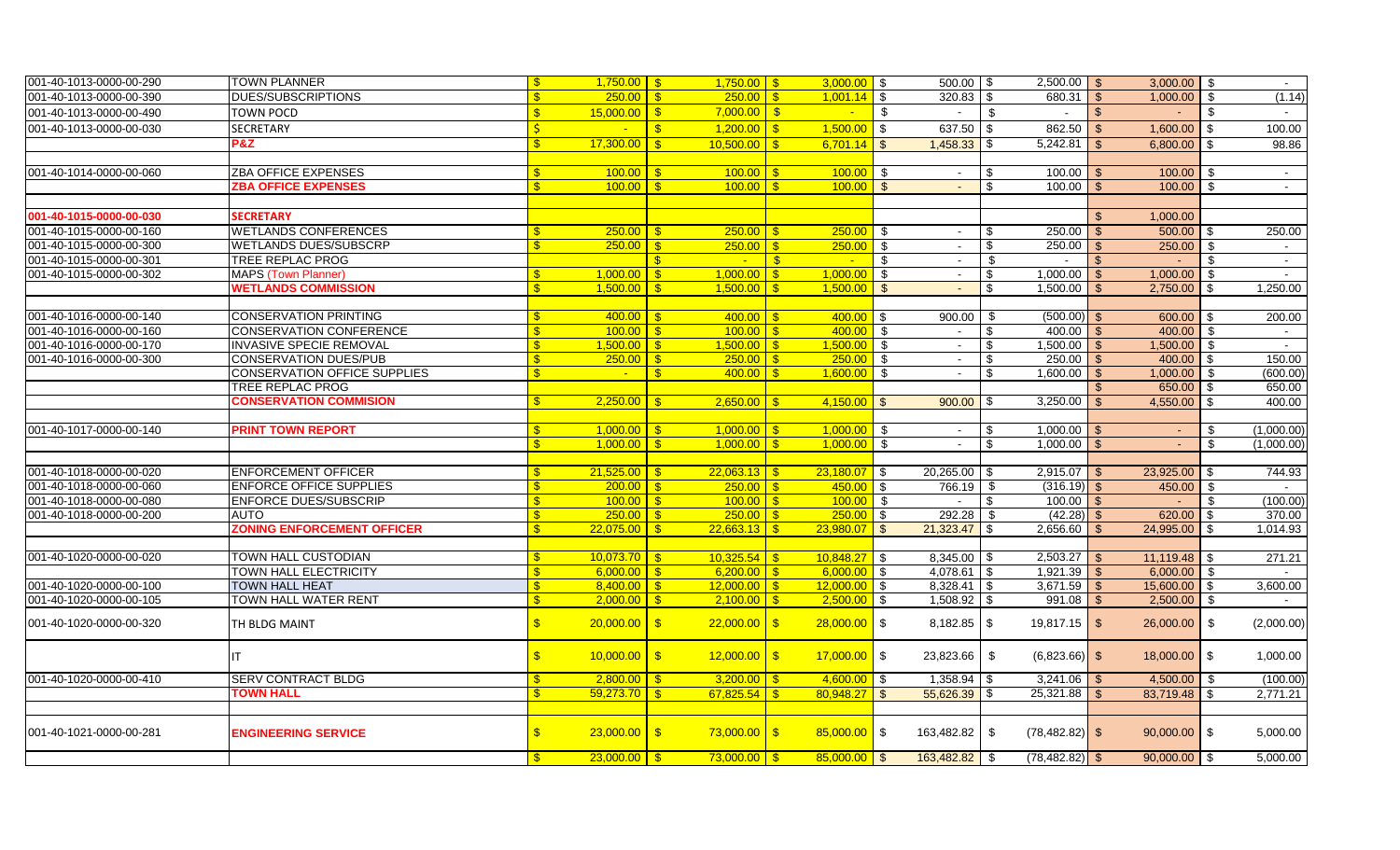| New Number                | <b>FIRE HOUSE ARCHITECTURE SERVICE</b>    |               |                           |                                        | $\mathbf{s}$ | $125,000.00$ \$    | 53,260.00                         | -\$  | 71,740.00       |              | 125,000.00     | -\$            |                |
|---------------------------|-------------------------------------------|---------------|---------------------------|----------------------------------------|--------------|--------------------|-----------------------------------|------|-----------------|--------------|----------------|----------------|----------------|
|                           |                                           |               |                           |                                        |              |                    |                                   |      |                 |              |                |                |                |
| 001-40-1023-0000-00-340   | <b>NSURANCE &amp; BONDS; inclds CIRMA</b> |               | $150.000.00$ \$           | $140,000.00$ \$                        |              | $140,000.00$ \$    | 125,592.39                        | -\$  | 14,407.61       | - \$         | 150,000.00     | \$             | 10,000.00      |
|                           | <b>CIRMA/CORVUS Cyber Insurance</b>       |               |                           |                                        |              | $8,000.00$ \$      |                                   | \$   | 8,000.00        |              |                | £.             | (8,000.00)     |
|                           |                                           | $\mathbf{s}$  | 150,000.00                | $140,000.00$ \$<br>$\mathbf{s}$        |              | $148,000,00$   \$  | 125,592.39                        | -\$  | 22,407.61       | - \$         | 150,000.00     | \$             | 2,000.00       |
|                           |                                           |               |                           |                                        |              |                    |                                   |      |                 |              |                |                |                |
|                           |                                           |               |                           |                                        |              |                    |                                   |      |                 |              |                |                |                |
| 001-40-1024-0000-00-080   | <b>TELEPHONE</b>                          | $\mathbb{S}$  | $10.800.00$ S             | $10,800.00$ $\sqrt{$}$                 |              | $10,800.00$ \$     | 6,994.28                          | - \$ | 3,805.72        | - \$         | $10,800.00$ \$ |                | $\sim$         |
|                           |                                           | $\mathbf{s}$  | $10,800.00$ $\frac{8}{5}$ | $10.800.00$ S                          |              | $10.800.00$ \$     | 6.994.28                          | -\$  | 3,805.72        | $\mathbf{s}$ | 10,800.00      | \$             | $\sim$         |
|                           |                                           |               |                           |                                        |              |                    |                                   |      |                 |              |                |                |                |
| 001-40-1025-0000-00-190   | <b>POSTAGE/METER</b>                      | $\mathbf{\$}$ | $6,000.00$ \$             | $5,500.00$ \$                          |              | $7,400.00$ \$      | 5,704.81                          | \$   | $1,695.19$ \$   |              | $8,000.00$ \$  |                | 600.00         |
|                           |                                           |               |                           |                                        |              |                    |                                   |      |                 |              |                |                |                |
|                           |                                           | $\mathbf{s}$  | 6,000,00                  | $\sqrt{3}$<br>$5,500.00$ \$            |              | $7,400.00$ \ \$    | 5,704.81                          | \$   | 1,695.19        | - \$         | 8,000.00       | <b>S</b>       | 600.00         |
|                           |                                           |               |                           |                                        |              |                    |                                   |      |                 |              |                |                |                |
| 001-40-1026-0000-00-060   | <b>MISC</b>                               | <b>S</b>      |                           |                                        | $\mathbf{s}$ | $\sim$             | - \$<br>$\sim$                    | \$   | $\sim$          | - S          | $1,000.00$ \$  |                | 1,000.00       |
| 001-40-1026-0000-00-080   | <b>BUSINESS DEVELOPMENT</b>               | $\mathbf{s}$  | $1,000.00$ \$             | $1,000.00$ \$                          |              | $1,300.00$ \$      | $\sim$                            | \$   | 1,300.00        | <b>S</b>     | $1,300.00$ \$  |                |                |
| 001-40-1026-0000-00-100   | <b>TOURISM</b>                            | $\mathbf{s}$  | $2.700.00$ S              | $3,000.00$ \$                          |              | $3,000.00$ \$      | 3,959.96                          | - \$ | (959.96)        | - \$         | 3,000.00       | - \$           | $\sim$         |
| 001-40-1026-0000-00-110   | <b>STUDIES</b>                            | $\mathbf{s}$  |                           | $1.000.00$ S                           |              | $\sim$ $-$         | $\mathbf{\hat{s}}$<br>$\sim$      | - \$ | $\sim$          | -\$          | $\sim$         | $\mathbf{\$}$  | $\sim$         |
| 001-40-1026-0000-00-120   | <b>SUPPLIES</b>                           | $\mathbf{s}$  | $700.00$ \$               | $500.00$ S                             |              | $300.00$ \$        | 32.93                             | \$   | $267.07$ \$     |              | 300.00         | \$             | $\sim$         |
| 001-40-1026-0000-00-130   | <b>CLERICAL FEES</b>                      |               | 600.00                    | l \$<br>$400.00$ S                     |              |                    | $\sim$                            | \$   | 300.00          | \$           | 300.00         | \$             | $\sim$         |
| 001-40-1026-0000-00-140   | <b>REGIONAL EDC</b>                       |               | 500.00                    | $500.00$ \$<br>$\overline{\mathbf{s}}$ |              | $\sim$ $-$         | \$<br>$\sim$                      | \$   | $\sim$          | \$           |                | \$.            |                |
| Need #'s                  | <b>WIN</b>                                | -\$           | $\sim$                    | $2,000.00$ \$<br>$\mathbf{s}$          |              | $\mathbf{L}^{(0)}$ | $\overline{\mathbf{s}}$<br>$\sim$ | \$   | $\sim$          | \$           | 2,000.00       | \$             | 2,000.00       |
| Need #'s                  | <b>Fiber Optics</b>                       |               |                           | $\mathbf{\$}$<br>$\sim$                | $\mathbf{s}$ | $3,000.00$ \$      | $\sim$                            | -\$  | $3,000.00$ \$   |              |                | \$             | (3,000.00)     |
| Need #'s                  | Hub Membership                            |               |                           | $\mathbf{s}$                           | $\mathbf{s}$ | $500.00$ \ \$      | $\blacksquare$                    | -\$  |                 |              | 500.00         | \$             |                |
| 001-40-1026-0000-00-150   | EDC                                       | $\mathbf{s}$  | 6.500.00                  | -\$                                    |              | 8,400.00           | 3,992.89<br>$\mathfrak{L}$        | -\$  | 4,407.11        | -\$          | 8,400.00       | \$             | $\blacksquare$ |
|                           |                                           |               |                           |                                        |              |                    |                                   |      |                 |              |                |                |                |
| <b>GENERAL GOVERNMENT</b> |                                           |               |                           |                                        |              |                    |                                   |      |                 |              |                |                |                |
|                           |                                           |               |                           |                                        |              |                    |                                   |      |                 |              |                |                |                |
| 001-40-2001-0000-00-002   | <b>STIPENDS</b>                           | $\mathbf{s}$  | $2,200.00$ \$             | $2,200.00$ \$                          |              | $2,800.00$ \$      | 2,800.00                          | - \$ | $\sim$          | \$           | $2,800.00$ \$  |                | $\sim$         |
| 001-40-2001-0000-00-060   | <b>OFFICE SUPPLIES</b>                    | $\mathbf{s}$  |                           | $100.00$ S                             |              | $100.00$ \$        | $53.78$ \$                        |      | $46.22$ \$      |              | $100.00$ \$    |                |                |
| 001-40-2001-0000-00-080   | <b>TELEPHONE</b>                          | $\mathbf{s}$  |                           |                                        |              | $4,700.00$ \$      | $2,759.40$ \\$                    |      | $1,940.60$ \ \$ |              | 4,700.00 \$    |                | $\sim$         |
| 001-40-2001-0000-00-090   | FIRE DEPT ELECT                           | $\mathbf{s}$  | $3,000.00$ \$             | $3,000.00$   \$                        |              | $4,700.00$ \$      | 2,229.38                          | -\$  | $2,470.62$ \$   |              | 4,200.00       | <b>\$</b>      | (500.00)       |
| 001-40-2001-0000-00-100   | <b>FIRE DEPT HEAT</b>                     | <b>S</b>      | $7.000.00$ S              | $7.000.00$ S                           |              | $6.000.00$ \$      | 3.680.10                          | -\$  | $2,319.90$ \$   |              | 6.000.00       | - \$           | $\sim$         |
| 001-40-2001-0000-00-101   | <b>PROPANE GAS</b>                        |               |                           | $300.00$ \$                            |              | $300.00$ \$        | $\sim$                            | \$   | $300.00$ \$     |              | 300.00         | $\mathfrak{S}$ | $\sim$         |
| 001-40-2001-0000-00-105   | <b>WATER RENT</b>                         |               | 325.00                    | $\sqrt{3}$<br>$325.00$ \ \$            |              | $400.00$ \$        | 216.38                            | -\$  | $183.62$ \$     |              | 350.00         | \$             | (50.00)        |
| 001-40-2001-0000-00-180   | <b>TRAINING</b>                           |               | 3,500.00                  | $6,500.00$   \$<br>l Si                |              | $7,000.00$ \$      | 1,743.00                          | -\$  | $5,257.00$ \$   |              | 7,000.00       | - \$           |                |
| 001-40-2001-0000-00-300   | <b>DUES &amp; SUBSCRIPTIONS</b>           |               | 600.00                    | $\mathbf{s}$                           |              | $175.00$ \$        | 140.00                            | -\$  | $35.00$ \$      |              | 175.00         | - \$           | $\sim$         |
| 001-40-2001-0000-00-320   | <b>BLDG MAINTENANCE</b>                   | -\$           | 2,400.00                  | $2,400.00$   \$<br>- \$                |              | $1,800.00$ \ \$    | 663.99                            | -\$  | $1,136.01$ \$   |              | 1,800.00       | - \$           |                |
| 001-40-2001-0000-00-410   | <b>CONTRACTS</b>                          | -\$           | 8.000.00                  | $\mathbf{s}$                           |              | $12,000,00$ \$     | 17,444.94                         | - \$ | $(5,444.94)$ \$ |              | 16,150.00      | \$             | 4,150.00       |
| 001-40-2001-0000-00-411   | <b>GEAR MAINTENANCE</b>                   | $\mathbf{s}$  |                           | $\mathbf{s}$                           |              |                    | - \$                              | -\$  |                 |              |                |                |                |
| 001-40-2001-0000-00-412   | <b>PHYSICALS</b>                          | $\mathbf{s}$  | 5.000.00                  | $6,000.00$ \ \$<br>$^{\circ}$          |              | $6,500.00$ \$      | 6,026.00                          | -\$  | 474.00          | - \$         | 7,000.00       | \$             | 500.00         |
| 001-40-2001-0000-00-420   | <b>TRUCK MAINTENANCE</b>                  | $\mathbf{s}$  | 20.665.00                 | $24,000.00$ \$<br>$\mathbf{s}$         |              | $21,200.00$ \$     | 30,347.99                         | - \$ | (9, 147.99)     |              | 23,000.00      | -\$            | 1,800.00       |
| 001-40-2001-0000-00-421   | RADIO MAINTENANCE                         | $\mathbf{s}$  | $3,500.00$ \$             |                                        |              | $4,600.00$ \$      | 3,816.94                          | -\$  | 783.06          | - \$         | 4,600.00       | \$             |                |
| 001-40-2001-0000-00-422   | <b>NEW EQUIPMENT</b>                      |               | $1,500.00$ \$             | $1,500.00$   \$                        |              | $1,500.00$ \ \$    | 2,555.69                          | \$   | $(1,055.69)$ \$ |              | $2,000.00$ \$  |                | 500.00         |
| 001-40-2001-0000-00-424   | REPLACE EQUIPMENT                         | $\mathbf{F}$  |                           |                                        |              | $2,000.00$ \$      | 2,288.68                          | - \$ | $(288.68)$ \$   |              | $2,000.00$ \$  |                |                |
| 001-40-2001-0000-00-425   | <b>EQUIPMENT UPDATE</b>                   | $\mathbf{s}$  | $3.000.00$ \$             | $3,000.00$   \$                        |              | $3,000.00$ \$      | $27.35$ \$                        |      | $2,972.65$ \$   |              | $3,300.00$ \$  |                | 300.00         |
| 001-40-2001-0000-00-426   | TURN OUT GEAR UPDATE                      | $\mathbf{s}$  | $6,000.00$ \$             | $7.000.00$ S                           |              | $7,000.00$ \$      | $642.65$ \$                       |      | $6,357.35$ \$   |              | 7,000.00 \$    |                | $\sim$         |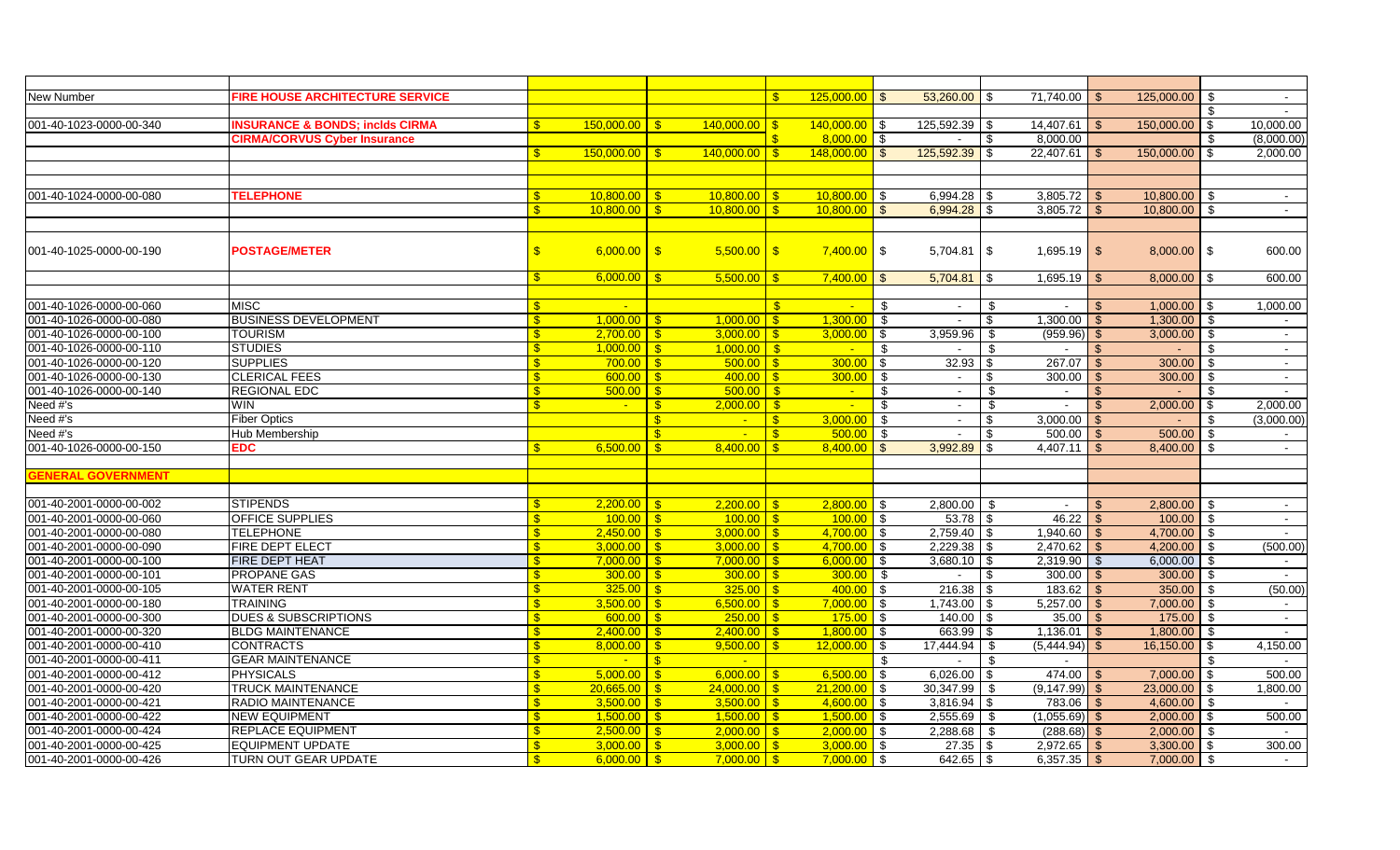| 001-40-2001-0000-00-427 | <b>MEDICAL EMS</b>                                  |              | $\sim$                     | $\sqrt{3}$<br>$\mathsf{L}$ $\mathsf{S}$                  |              | $500.00$ \ \$               |                    | $311.65$ \$         |                | $188.35$ \$     |                    | $500.00$ \$     |               |          |
|-------------------------|-----------------------------------------------------|--------------|----------------------------|----------------------------------------------------------|--------------|-----------------------------|--------------------|---------------------|----------------|-----------------|--------------------|-----------------|---------------|----------|
| 001-40-2001-0000-00-428 | <b>INSURANCE &amp; BONDS</b>                        |              | 5,000.00                   | $5,000.00$ \ \$<br>- \$                                  |              | $5,000.00$ \$               |                    | 4,925.00            |                |                 |                    | $5,000.00$ \$   |               |          |
| 001-40-2001-0000-00-429 | <b>GARBAGE REMOVAL</b>                              |              | 550.00                     | $550.00$ \$<br>$\mathsf{S}$                              |              | $570.00$ \$                 |                    | 613.36              | - \$           | $(43.36)$ \$    |                    | $570.00$ \$     |               |          |
| 001-40-2001-0000-00-431 | <b>JANITORIAL SUPPLIES</b>                          |              | $800.00$ \$                | $800.00$ \$                                              |              | $800.00$ \$                 |                    | 479.07              | \$             | $320.93$ \$     |                    | 800.00 \$       |               |          |
| 001-40-2001-0000-00-480 | <b>GAS &amp; DIESEL</b>                             |              |                            | $6,800.00$ \$                                            |              | $4,300.00$ \$               |                    | 3,178.20            | -\$            | $1,121.80$ \$   |                    | $5,590.00$ \$   |               | 1,290.00 |
| 001-40-2001-0000-00-500 | <b>EQUIPMENT REPAIRS</b>                            |              |                            |                                                          |              | $1,000.00$ \$               |                    | 41.36               | -\$            | $958.64$ \$     |                    | $1,000.00$ \$   |               | $\sim$   |
| 001-40-2001-0000-00-503 | <b>FOAM CLASS A</b>                                 |              | $1.000.00$ S               | $\mathbf{-}$ $\mathbf{s}$                                |              | $\sim$ $-$                  | \$                 | $\sim$              | \$             | $\sim$          | \$                 | $500.00$ \$     |               | 500.00   |
|                         | <b>SEWER LINE REPAIR</b>                            |              | $\sim$                     | $\mathbf{-}$ $\mathbf{S}$<br>$\mathbf{s}$                |              | $\sim$ $-$                  | $\mathbf{\hat{s}}$ | $\sim$              | \$             | $\sim$          | $\mathbf{\hat{s}}$ | $\sim 10$       | - \$          | $\sim$   |
| 001-40-2001-0000-00-680 | HOSE TESTING                                        |              | <b>College</b>             | - \$<br><u>. I</u>                                       | $\mathsf{S}$ | $\mathbf{z}$ .              | - \$               | $\sim$              | \$             | $\sim$          | <b>S</b>           | $\sim$          | -\$           | $\sim$   |
| 001-40-2001-0000-00-688 | <b>HOSE REPLACEMENT</b>                             |              | 1,000,00                   | $1,000.00$ \$<br>- \$                                    |              | $\mathcal{L}^{\mathcal{A}}$ | $\mathbf{s}$       | $\sim$              | $\mathfrak{L}$ | $\sim$          | $\mathbf{\$}$      | $\Delta \sim$   | -\$           | $\sim$   |
|                         | <b>FIRE DEPARTMENT</b>                              |              | 88.690.00                  | - \$                                                     |              | $97.945.00$ \$              |                    | 86,984.91           | \$             | 10,960.09       | $\mathbf{\$}$      | 106,435.00      | - \$          | 8,490.00 |
|                         |                                                     |              |                            |                                                          |              |                             |                    |                     |                |                 |                    |                 |               |          |
| 001-40-2002-0000-00-350 | <b>HYDRANT CHARGES</b>                              | $\mathbf{s}$ | $73,000.00$ \$             | $76,000.00$ \$                                           |              | $81,000.00$ \$              |                    | $59,518.81$ \$      |                | $21,481.19$ \$  |                    | 83,511.00 \$    |               | 2,511.00 |
|                         |                                                     |              |                            |                                                          |              |                             |                    |                     |                |                 |                    |                 |               |          |
| 001-40-2003-0000-00-080 | <b>EMS TELEPHONE</b>                                |              | 2,500.00                   | <u>ISS</u>                                               |              | $3,600.00$ \$               |                    | 2,778.81            | \$             | $821.19$ \$     |                    | $3,600.00$ \$   |               | $\sim$   |
| 001-40-2003-0000-00-090 | <b>EMS ELECTRICITY</b>                              |              | $2,600.00$ \$              |                                                          |              | $2,800.00$ \$               |                    |                     |                | $832.67$ \$     |                    | $2,800.00$ \$   |               | $\sim$   |
| 001-40-2003-0000-00-100 | <b>EMS HEAT</b>                                     |              | 1,300.00                   | $3.000.00$ S<br>$\overline{\mathbf{s}}$                  |              | $3.000.00$ \ \$             |                    |                     |                |                 |                    | $3.900.00$ \ \$ |               | 900.00   |
| 001-40-2003-0000-00-105 | <b>EMS WATER RENT</b>                               |              | 320.00                     | $425.00$ \ \$<br>$\blacksquare$                          |              | $542.40$ \ \$               |                    | $154.67$ \$         |                | $387.73$ \$     |                    | $542.00$ \$     |               | (0.40)   |
| 001-40-2003-0000-00-360 | <b>STATE POLICE CHARGES</b>                         |              | $\mathcal{L}_{\mathbf{m}}$ | $\mathbf{\hat{s}}$<br>$\sim$ $\sqrt{s}$                  |              | $\mathcal{L}_{\text{max}}$  | $\blacksquare$     | $\sim$              | - \$           | $\sim$ 10 $\pm$ | - \$               | $\sim$          | - \$          | $\sim$   |
| 001-40-2003-0000-00-380 | <b>EMS SUPPLY/MAINTENANCE</b>                       |              | 1,000.00                   | $1,500.00$ \$<br>∣S.                                     |              | $1,500.00$ \$               |                    | 3,040.00            | -\$            | $(1,540.00)$ \$ |                    | $1,500.00$ \$   |               |          |
| 001-40-2003-0000-00-428 | <b>EMS INSURANCE</b>                                |              | 4,500.00                   | -\$                                                      |              | $5,200.00$ \$               |                    | 5,027.00            | \$             |                 |                    | 5,200.00        | IS.           | $\sim$   |
| 001-40-2003-0000-00-480 | <b>EMS AMBULANCE FUEL</b>                           |              | 1,200.00                   | $1,200.00$ \ \$<br>l S                                   |              | $1,200.00$ \$               |                    |                     | \$             | $1,200.00$ \$   |                    | $1,560.00$ \ \$ |               | 360.00   |
| 001-40-2003-0000-00-481 | <b>EMS PROPANE</b>                                  |              | 200.00                     | $200.00$ S<br>- \$                                       |              | $400.00$ \ \$               |                    | 125.56              | -\$            |                 |                    | $400.00$ \$     |               |          |
|                         | EMS                                                 |              | 13,620.00                  | $16,425.00$ \$<br>$\mathbf{R}$                           |              | $18,242.40$ \$              |                    | 15,290.57           | \$             | $2,951.83$ \$   |                    | 19,502.00       | -\$           | 1,259.60 |
|                         |                                                     |              |                            |                                                          |              |                             |                    |                     |                |                 |                    |                 |               |          |
| 001-40-2004-0000-00-020 | <b>EMERGENCY MANAGEMENT</b>                         |              | 500.00                     | $500.00$ S<br>l Si                                       |              | $600.00$ \$                 |                    | 74.43               |                | $525.57$ \$     |                    | 600.00 \$       |               |          |
| 001-40-2004-0000-00-060 | <b>TRAILER</b>                                      |              | 325.00                     | $\overline{\text{S}}$                                    |              | $425.00$ \$                 |                    | $\sim$              | \$             | $425.00$ \ \ \$ |                    | $400.00$ \$     |               | (25.00)  |
|                         | <b>EMD STIPEND</b>                                  |              |                            |                                                          |              |                             | \$                 | $\sim$              |                |                 | $\mathbf{\$}$      | $1,000.00$ \ \$ |               | 1,000.00 |
|                         | <b>EMERGENCY MANAGEMENT</b>                         |              | 825.00                     | $825.00$ \$<br>l S                                       |              | $1,025.00$ \$               |                    | $74.43$ \$          |                | 950.57          | - \$               | $2,000.00$ \$   |               | 975.00   |
|                         |                                                     |              |                            |                                                          |              |                             |                    |                     |                |                 |                    |                 |               |          |
| 001-40-2005-0000-00-010 | WAGES BLDG INSPECTOER                               |              | $16,000.00$ \$             | $14,500.00$ \$                                           |              | $15,234.06$ \$              |                    | $13,245.40$ \$      |                | $1,988.66$ \$   |                    | $15,234.06$ \$  |               | (0.00)   |
| 001-40-2005-0000-00-030 | PARTTIME WAGES                                      |              |                            |                                                          |              | $500.00$ \$                 |                    | $\sim$              | \$             | $500.00$ \$     |                    | $500.00$ \$     |               | $\sim$   |
| 001-40-2005-0000-00-060 | <b>BLDG INS OFF SUPPLY</b>                          |              | 1.000.00                   | $1.000.00$ S<br>- \$                                     |              | $700.00$ \$                 |                    | 808.56              | - \$           | $(108.56)$ \$   |                    | $700.00$ \$     |               | $\sim$   |
| 001-40-2005-0000-00-180 | <b>BLDG TRAINING</b>                                |              | $\mathcal{L}_{\mathbf{m}}$ | $ \sqrt{3}$<br>$\mathbf{s}$                              |              | $\sim 10^{-10}$             | $\blacksquare$     | $\sim$              | - \$           | $\sim$          | <b>S</b>           | $\sim$          | \$            | $\sim$   |
| 001-40-2005-0000-00-200 | AUTO EXP BLDG INSP                                  |              | 1,000.00                   | $600.00$ \ \$<br>$\blacksquare$                          |              | $600.00$ \$                 |                    | 196.04              | \$             | $403.96$ \$     |                    | 500.00          | <b>S</b>      | (100.00) |
| 001-40-2005-0000-00-300 | <b>BLDG INSP DUES &amp; SUB</b>                     |              | 900.00<br>$\sim$           | $600.00$ \$<br>$\mathcal{S}$                             |              | $600.00$ \$                 |                    | 100.00              | \$.            | $500.00$ \ \$   |                    | 500.00          | - \$          | (100.00) |
| 001-40-2005-0000-00-422 | <b>TEST EQUIP BLD DPT</b><br><b>BLDG INSPECTOER</b> |              | 19,400.00                  | -\$<br><b>Contract</b><br>$17,200.00$ \$<br>$\mathbf{s}$ | - \$         | $\sim$<br>$17,634.06$ \$    | - \$               | $\sim$<br>14,350.00 | -\$<br>\$      | $3,284.06$ \$   | -\$                | 17,434.06 \$    | \$            | (200.00) |
|                         |                                                     |              |                            |                                                          |              |                             |                    |                     |                |                 |                    |                 |               |          |
| 001-40-2006-0000-00-020 | <b>FIRE MARSHAL WAGES</b>                           | -\$          | 14,007.65                  | <u>ISS</u>                                               |              | $15,084.71$ \$              |                    | 11,603.80           | - \$           |                 |                    | 15,600.00       | l \$          | 515.29   |
| 001-40-2006-0000-00-030 | DEPUTY FIRE MARSHAL WAGES                           |              | 850.00                     | <u>is s</u>                                              |              | $890.00$ \$                 |                    | $380.77$ \$         |                | $509.23$ \$     |                    |                 | <sup>\$</sup> | (890.00) |
| 001-40-2006-0000-00-060 | FIRE MARS OFFICE SUPPL                              | $\mathbf{s}$ | 500.00                     | <b>S</b><br>$500.00$ \ \ \$                              |              | $500.00$ \$                 |                    | 1,535.00            | -\$            | $(1,035.00)$ \$ |                    | $1,200.00$ \ \$ |               | 700.00   |
| 001-40-2006-0000-00-180 | <b>FIRE MARS TRAINING</b>                           |              | 500.00                     | $500.00$ \ \$<br>$\blacksquare$                          |              | $500.00$ \$                 |                    | 1,307.50            | - \$           | $(807.50)$ \$   |                    | $500.00$ \$     |               |          |
| 001-40-2006-0000-00-300 | FIRE MARS DUES & SUBS                               |              | 625.00                     | $1,375.00$ \$<br>l S                                     |              | $800.00$ \$                 |                    | $368.75$ \$         |                |                 |                    | 800.00 \$       |               |          |
| 001-40-2006-0000-00-500 | <b>FIRE MARS MILAGE</b>                             |              | $500.00$ \$                | $850.00$ \ \$                                            |              | $200.00$ \$                 |                    | 3,493.04            | - \$           | $(3,293.04)$ \$ |                    | $200.00$ \$     |               | $\sim$   |
|                         | <b>FIRE MARSHAL</b>                                 |              | $16,982.65$ \$             | $18,454.09$ \$                                           |              | $17,974.71$ \ \$            |                    | 18,688.86 \$        |                | $(714.15)$ \$   |                    | 18,300.00 \$    |               | 325.29   |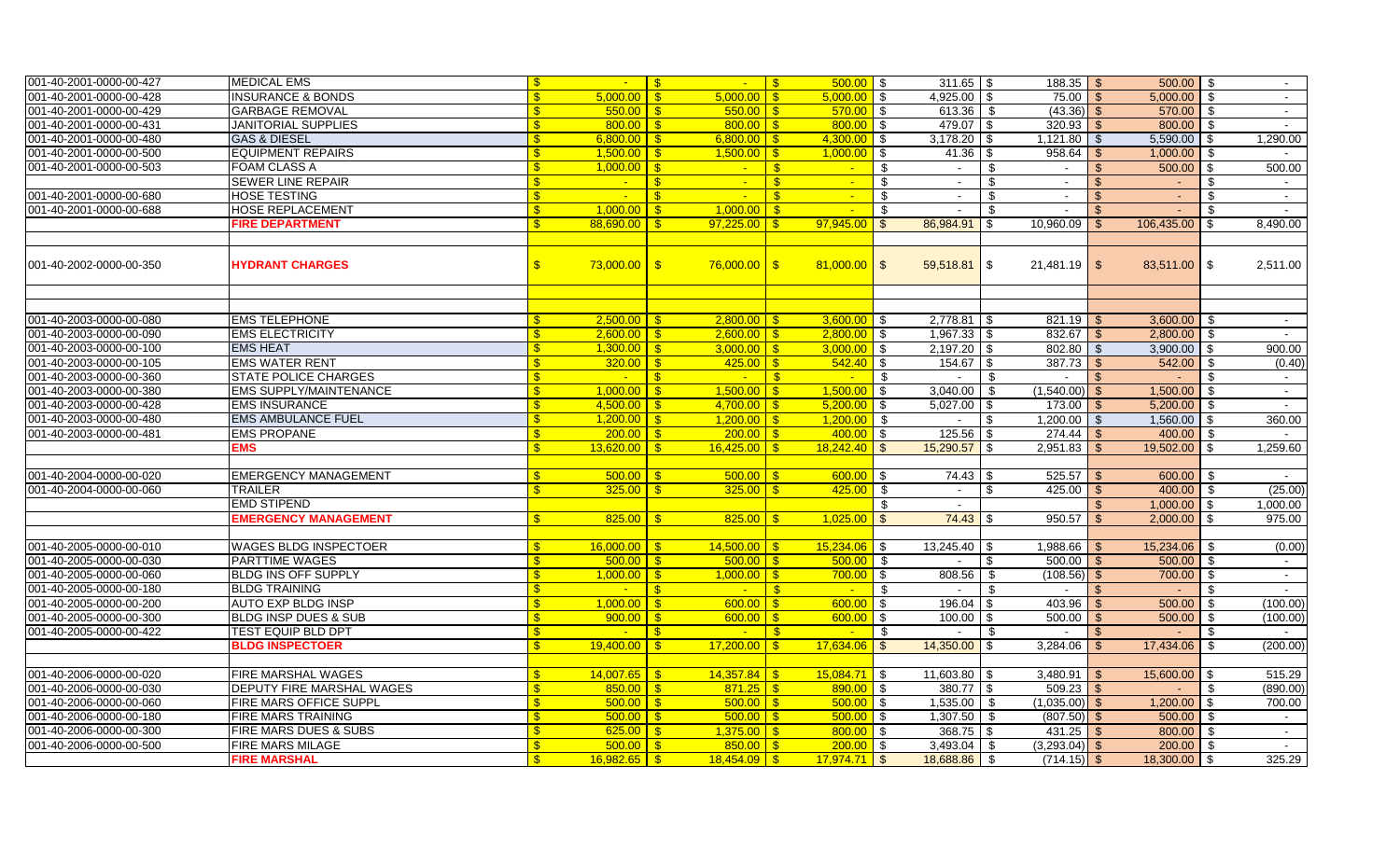| 001-40-2008-0000-00-020 | CANINE CONTROL OFFICER            |                         | 6.150.00   | $6,303.75$ \$<br>$\mathsf{S}$              |                         |                 |                          | 4,967.19       | -\$            | $1,655.69$ \$   |                         | 6,788.45       | - \$                    | 165.57     |
|-------------------------|-----------------------------------|-------------------------|------------|--------------------------------------------|-------------------------|-----------------|--------------------------|----------------|----------------|-----------------|-------------------------|----------------|-------------------------|------------|
| 001-40-2008-0000-00-030 | <b>ANIMAL CONTROL ASSIST.</b>     | $\mathbf{\Re}$          | 2,000.00   | $2,050.00$ \ \$<br>$\overline{\mathbf{s}}$ |                         | $2,153.78$ \$   |                          | 39.72          | \$             |                 |                         | 1,500.00       | \$                      | (653.78)   |
| 001-40-2008-0000-00-060 | <b>CANINE OFFICE SUP</b>          |                         | 500.00     | $\mathbf{s}$                               |                         | $500.00$ \$     |                          | 38.00          | -\$            | 462.00          | l \$                    | 500.00         | \$                      |            |
| 001-40-2008-0000-00-320 | <b>REPAIRS TO POUND/ASST</b>      |                         | 500.00     | $\mathbf{s}$                               |                         | 500.00          | \$                       | $\sim$         | $\mathfrak{s}$ | 500.00          | $\mathcal{S}$           | 1,000.00       | \$                      | 500.00     |
| 001-40-2008-0000-00-330 | LEGAL ADS/CANINE CONTR            |                         | 250.00     | $\mathbf{s}$                               |                         | 250.00          | \$                       | $\sim$         | $\mathfrak{s}$ | 250.00          |                         | 250.00         | \$                      |            |
| 001-40-2008-0000-00-390 | <b>DOG FEES/VET FEES</b>          |                         | 500.00     | $500.00$ \ \$<br>$\blacksquare$            |                         | 500.00          | $\sqrt{3}$               | $\sim$         | \$             | 500.00          | - \$                    | 500.00         | \$                      | $\sim$     |
| 001-40-2008-0000-00-400 | DOG FOOD                          |                         | 250.00     | $250.00$ \ \$<br>- \$                      |                         | $250.00$ \$     |                          | $\sim$         | -\$            | $250.00$ \ \ \$ |                         | 250.00         | -\$                     | $\sim$     |
| 001-40-2008-0000-00-410 | <b>VETERINARY EXPENSES</b>        |                         |            | $\mathbf{s}$<br>$\sim$ $-$                 | $\mathbf{\hat{s}}$      | $\sim$          | \$                       | 2,048.31       | \$             | $(2,048.31)$ \$ |                         | $500.00$ \$    |                         | 500.00     |
|                         | <b>CANINE CONTROL</b>             |                         | 10,150.00  | $10.353.75$ \$<br>-\$                      |                         | 10.776.66       | $\overline{\phantom{a}}$ | 7.093.22       | \$             | 3,683.44        | - \$                    | $11,288.45$ \$ |                         | 511.79     |
| 001-40-2009-0000-00-688 | 911 DISPATCH LCD                  |                         | 18,622.00  | 18.933.00<br>$\mathbf{s}$                  | $\sqrt{3}$              | $18,633.50$ \$  |                          | 18,663.50      | \$             | (30.00)         |                         | $19,565.18$ \$ |                         | 931.67     |
| <b>PUBLIC SAFETY</b>    |                                   |                         |            |                                            | $\mathbf{s}$            | 263.231.33      |                          |                |                |                 |                         |                |                         |            |
|                         |                                   |                         |            |                                            |                         |                 |                          |                |                |                 |                         |                |                         |            |
| 001-40-3001-0000-00-001 | P.W. SUPERVISOR                   | $\mathbf{R}$            | 68,963.03  | 60,800.00<br>-\$                           | $\overline{\mathbf{s}}$ | $72,800.00$ \$  |                          | 56,000.00      | -\$            | 16,800.00       | - \$                    | 74,620.00      | \$                      | 1,820.00   |
| 001-40-3001-0000-00-010 | <b>REGULAR WAGES/ROADS</b>        | $\mathbf{s}$            | 274,708.20 | $\sqrt{3}$<br>$281,575.91$ \$              |                         | $305,793.86$ \$ |                          | 233,686.36     | $\sqrt{3}$     | 72,107.50 \$    |                         | 306,000.00 \$  |                         | 206.15     |
| 001-40-3001-0000-00-015 | <b>OVERTIME PAY ROADS</b>         | $\mathbf{\hat{s}}$      | 4,000.00   | 5,000.00<br>$\sqrt{3}$                     | $\mathbf{\hat{s}}$      | $4,500.00$ \$   |                          | 3,827.51       | \$             | 672.49          | \$                      | 4,500.00       | \$                      |            |
|                         | <b>EMPLOYEE RETIREMENT PAYOUT</b> |                         |            |                                            |                         |                 |                          |                |                |                 | $\mathfrak{S}$          | 18,000.00      | $\sqrt{3}$              | 18,000.00  |
|                         | LONGEVITY PAY                     |                         |            |                                            |                         |                 |                          |                |                |                 | $\mathbb{S}$            | 2,100.00       | \$                      | 2,100.00   |
| 001-40-3001-0000-00-410 | PURCHASED SERVICES/ROADS          | $\mathbf{R}$            | 32,000.00  | 32,000.00<br>$\sqrt{3}$                    | $\mathbf{\hat{s}}$      | $38,000.00$ \$  |                          | 19,625.63      | -\$            | 18,374.37       | $\mathbf{\$}$           | 32,000.00      | $\mathfrak{L}$          | (6,000.00) |
| 001-40-3001-0000-00-41X | <b>TREE REMOVAL</b>               | $\mathbf{R}$            | 25,000.00  | $\mathbf{s}$<br>$32,000.00$ \$             |                         | $40,000.00$ \$  |                          | 25,410.00      | \$             | 14,590.00       | $\mathbf{s}$            | 40,000.00      | \$                      | $\sim$     |
| 001-40-3001-0000-00-41X | <b>ROADSIDE MOWING</b>            |                         |            |                                            |                         |                 |                          |                |                |                 | $\mathfrak{S}$          | 12,000.00      | \$                      | 12,000.00  |
| 001-40-3001-0000-00-420 | <b>ROAD MATERIALS</b>             |                         | 24,500.00  | $25,000.00$ \$<br>$^{\circ}$               |                         | $28,000.00$ \$  |                          | 25,929.01      | \$             | 2.070.99        | <b>S</b>                | 30.000.00      | \$                      | 2.000.00   |
| 001-40-3001-0000-00-445 | <b>MAINT UNIMP RDS</b>            | $\mathbf{\mathfrak{F}}$ | 40.000.00  | $40,000.00$ \$<br>$\sqrt{S}$               |                         | $41,000.00$ \$  |                          | 22,796.56      | \$             | 18,203.44       | $\mathfrak{L}$          | 42,000.00      | \$                      | 1,000.00   |
| 001-40-3001-0000-00-475 | <b>PATCH</b>                      |                         | 32,500.00  | $32,500.00$ \$<br>$\mathbf{s}$             |                         | $30,000.00$ \$  |                          | 10,382.37      | \$             | 19,617.63       | $\overline{\mathsf{S}}$ | 30,000.00      | \$                      |            |
|                         |                                   |                         |            |                                            |                         |                 |                          |                |                |                 |                         |                | \$                      | 31,126.15  |
|                         | <b>PUBLIC WORKS</b>               | $\mathbf{R}$            | 501,671.23 | $\mathbf{s}$<br>508,875.91                 | $\sqrt{3}$              | $560,093.86$ \$ |                          | 397,657.44     | \$             | 162,436.42      | \$                      | 591,220.00     |                         |            |
| 001-40-3002-0000-00-015 | <b>WINTER OVERTIME</b>            | $\mathbf{R}$            | 25,471.25  | 26,108.03<br>$\sqrt{3}$                    | $\sqrt{s}$              | $28.700.00$ \$  |                          | 33,966.54      | - \$           | $(5,266.54)$ \$ |                         | $34,000.00$ \$ |                         | 5,300.00   |
| 001-40-3002-0000-00-410 | <b>PURCH SERVICES WINTER</b>      |                         | 11,500.00  | $\sqrt[3]{5}$<br>$11,500.00$ \$            |                         | $11,550.00$ \$  |                          | 7,170.06       | $\sqrt[6]{3}$  |                 |                         | $13,000.00$ \$ |                         | 1,450.00   |
| 001-40-3002-0000-00-420 | <b>MATERIALS/ WINTER MAIN</b>     |                         |            | $\mathbf{\Re}$<br><b>Carl Co</b>           | - \$                    | $\sim$          | - \$                     |                | - \$           |                 |                         |                | \$.                     |            |
| 001-40-3002-0000-00-450 | <b>PLOWs &amp; PLOW BLADES</b>    | -\$                     | 4.000.00   | $4.500.00$ S<br>-\$                        |                         | $7,100.00$ \$   |                          | 5,177.62       | \$             | $1,922.38$ \$   |                         | 15,000.00      | <b>\$</b>               | 7,900.00   |
| 001-40-3002-0000-00-460 | <b>WINTER SAND</b>                | -\$                     | 15,000.00  | 15,000.00<br>-\$                           | $\mathbf{\hat{s}}$      | 18,000.00       | I \$                     | 14,304.95      | \$             | 3,695.05        | l \$                    | 18,000.00      | -\$                     |            |
| 001-40-3002-0000-00-470 | <b>SALT</b>                       | \$                      | 125,000.00 | $\mathbf{s}$<br>$130,000.00$ \$            |                         | $120,000.00$ \$ |                          | 48,733.37      | \$             | $71,266.63$ \$  |                         | 130,000.00     | \$                      | 10,000.00  |
| 001-40-3002-0000-00-500 | <b>REP SANDERS/PLOWS WINT</b>     | $\mathbf{s}$            | 7,800.00   | $\sqrt{S}$<br>$7,500.00$ \ \$              |                         | $15,000.00$ \$  |                          | $4,344.15$ \\$ |                |                 |                         | $15,000.00$ \$ |                         |            |
|                         | <b>WINTER MAINTENANCE</b>         | $\mathbf{\hat{s}}$      | 188,771.25 | 194.608.03<br>$\mathbf{s}$                 | $\mathbf{s}$            | 200,350.00      | $\mathbf{\hat{s}}$       | 113,696.69     | \$             | 86,653.31       | $\mathbf{\$}$           | 225,000.00     | \$                      | 24,650.00  |
| 001-40-3004-0000-00-420 | <b>MATERIALS/MAINT EQUIP</b>      |                         | 17,550.00  | $\sqrt[3]{5}$<br>$17,000.00$ \$            |                         | $30,000.00$ \$  |                          | 35,882.92      | $\sqrt[6]{3}$  | $(5,882.92)$ \$ |                         | 32,000.00      | $\sqrt{3}$              | 2,000.00   |
| 001-40-3004-0000-00-480 | <b>GAS &amp; DIESEL</b>           | $\mathbf{s}$            | 30,000.00  | $\sqrt{3}$<br>30,000.00                    | $\sqrt{S}$              | $35,000.00$ \$  |                          | 37,221.05      | $\sqrt[6]{3}$  | $(2,221.05)$ \$ |                         | 50,000.00      | \$                      | 15,000.00  |
| 001-40-3004-0000-00-490 | <b>GREASE &amp; OIL/MAINT EQU</b> |                         |            | $\sqrt[3]{\frac{1}{2}}$                    | $\sqrt{3}$              |                 | $\sqrt[6]{2}$            | $\blacksquare$ | $\sqrt[6]{3}$  |                 | $\sqrt{2}$              | ÷.             | $\sqrt[6]{\frac{1}{2}}$ | $\sim$     |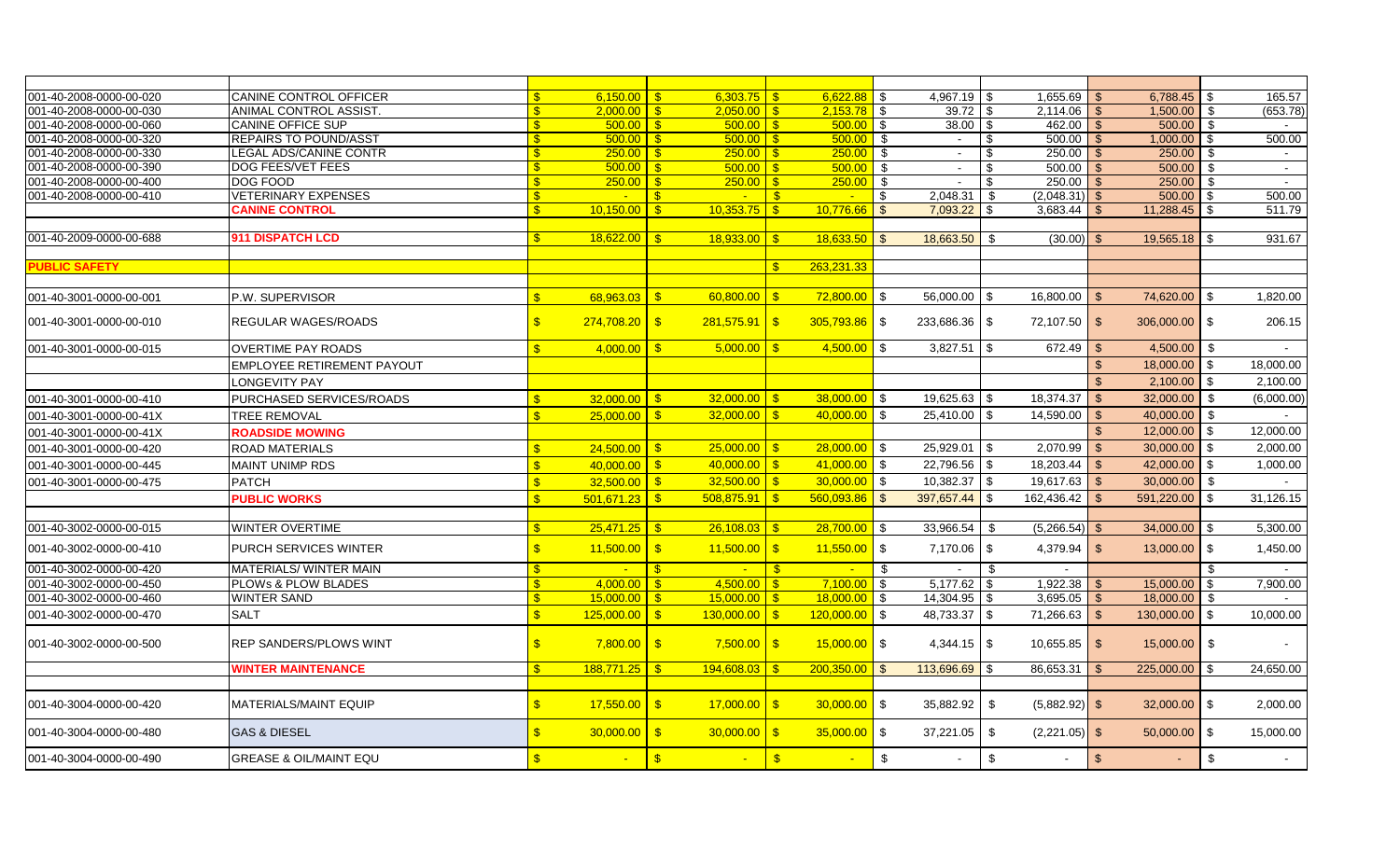| 001-40-3004-0000-00-500 | <b>REPAIRS TO EQUIPMENT</b>       | $\sqrt{3}$         | $51,750.00$ \$ | $50,000.00$ \$                             | $65,000.00$ \$                 | 97,807.07      | \$   | $(32,807.07)$ \$ |                | 70,000.00 \$     |               | 5,000.00       |
|-------------------------|-----------------------------------|--------------------|----------------|--------------------------------------------|--------------------------------|----------------|------|------------------|----------------|------------------|---------------|----------------|
| 001-40-3004-0000-00-505 | <b>TIRES &amp; BATTERIES/MAIN</b> | $\sqrt{3}$         | $10,000.00$ \$ | $10,000.00$ \$                             | $15,000.00$ \$                 | 16,268.92      | \$   | $(1,268.92)$ \$  |                | 18,000.00 \$     |               | 3,000.00       |
|                         | <b>EQUIP MAINTENANCE</b>          | $\mathbf{R}$       | 109.300.00     | ls.<br>$107.000.00$ S                      | $145,000.00$ \$                | 187,179.96     | - \$ | (42, 179.96)     |                | 170,000.00       | l \$          | 25,000.00      |
| 001-40-3006-0000-00-060 | PW OFFICE SUPPLIES                | $\mathbf{s}$       | 500.00         | $\overline{\phantom{a}}$                   | $600.00$ \$                    | $571.22$ \$    |      |                  |                | 600.00 \$        |               | $\blacksquare$ |
| 001-40-3006-0000-00-080 | <b>TELEPHONE/TOWN GARAGE</b>      |                    | 2,000.00       | $^{\circ}$ \$                              | $2,000.00$ \$                  | $1,577.23$ \$  |      |                  |                | 2,000.00         | l \$          | $\sim$         |
| 001-40-3006-0000-00-090 | ELECTRICITY/TOWN GARAG            |                    | 5.000.00       | ls:<br>$5,000.00$ \$                       | $4,500.00$ \ \$                | $4,698.18$ \$  |      | $(198.18)$ \$    |                | $4,500.00$ \$    |               | $\sim$         |
| 001-40-3006-0000-00-100 | <b>HEAT/TOWN GARAGE</b>           |                    | 4.000.00       | l S                                        | $4.300.00$ \ \$                | $8,851.50$ \$  |      | $(4,551.50)$ \$  |                | $4,300.00$ \$    |               | $\sim$         |
| 001-40-3006-0000-00-105 | <b>BUILDING WATER RENT</b>        |                    | 1.300.00       | ls:<br>$1.300.00$ S                        | $1,661.10$ \ \$                | $1,304.06$ \$  |      | $357.04$ \$      |                | 1,661.00         | l \$          | (0.10)         |
| 001-40-3006-0000-00-320 | <b>BLDG MAINT&amp;REP/GARAGE</b>  |                    | $8,000.00$ \$  |                                            | $8,700.00$ \ \$                | $4,914.57$ \$  |      | $3,785.43$ \$    |                | 8,700.00 \$      |               | $\sim$         |
| 001-40-3006-0000-00-410 | <b>GARAGE ALARM</b>               |                    |                |                                            | $650.00$ \$                    | $1,477.00$ \$  |      | $(827.00)$ \$    |                | 650.00 \$        |               | $\sim$         |
| 001-40-3006-0000-00-481 | <b>GARAGE PROPANE</b>             |                    | $2,500.00$ \$  | $6.600.00$ \ \$                            | $6,800.00$ \$                  | $\sim$         | l \$ | $6,800.00$ \$    |                | $6,800.00$ \$    |               | $\sim$         |
| 001-40-3006-0000-00-490 | <b>SERVICE CONTRACTS</b>          | $\mathbf{s}$       | 900.00         | $900.00$ \ \$<br>l \$                      | $1,200.00$ \$                  | $\sim$         |      | $1,200.00$ \$    |                | $1,200.00$ \$    |               | $\sim$         |
|                         | <b>PW OFFICE</b>                  | £.                 |                | $29.100.00$   \$                           | $30.411.10$ S                  |                |      |                  |                | $30,411.00$ \$   |               | (0.10)         |
|                         |                                   |                    |                |                                            |                                |                |      |                  |                |                  |               |                |
| 001-40-3008-0000-00-090 | <b>STREET LIGHTS</b>              |                    | 25,750.00      | $26.393.75$ \$<br>ls.                      | $26.500.00$ \$                 | $15,348.12$ \$ |      | 11,151.88        |                | 27,825.00        | <b>S</b>      | 1,325.00       |
|                         |                                   |                    |                |                                            |                                |                |      |                  |                |                  |               |                |
| 001-40-3009-0000-00-020 | <b>Transfer Station Attendent</b> |                    |                |                                            | $27,300.00$ \$<br>$\mathbf{R}$ | 21,438.02 \$   |      | $5,861.98$ \$    |                | 29,702.40        | l \$          | 2,402.40       |
| 001-40-3009-0000-00-080 | <b>TELEPHONE/TRANSFER STA</b>     |                    | 1,100.00       | $1,100.00$ S<br>l Si                       | $1,100.00$ \ \$                | 796.83 \$      |      | $303.17$ \$      |                | 1,100.00         | l \$          |                |
| 001-40-3009-0000-00-090 | <b>ELECTRIC/TRANSFER STAT</b>     |                    | 2.500.00       | $^{\circ}$ \$                              | $2.200.00$ \$                  |                |      |                  |                | 2,000.00         | ု့            | (200.00)       |
| 001-40-3009-0000-00-380 | <b>MISC EXP</b>                   | $\mathbf{s}$       | $6,000.00$ \$  | $6,000.00$ \$                              | $27,300.00$ \$                 |                |      | $19,725.57$ \$   |                | 26,000.00        | l \$          | (1,300.00)     |
| 001-40-3009-0000-00-410 | <b>TRANSFER STAT MONITORI</b>     |                    | $\sim$         | $\mathbf{\hat{s}}$<br>$\sim$ 10 $\pm$      | $400.00$ \$                    |                |      | $400.00$ \$      |                | 400.00           | - \$          |                |
| 001-40-3009-0000-00-411 | <b>TRANSFER STAT SANITATI</b>     |                    | 900.00         | - \$                                       | $900.00$ \$                    | 755.20         |      | 144.80           |                | 900.00           | - \$          | $\sim$         |
| 001-40-3009-0000-00-412 | TRS STAT ALARM                    | -8                 | 350.00         | $350.00$ S<br>-\$                          | $350.00$ \ \$                  | $147.00$ \$    |      | 203.00           |                | 350.00           | - \$          | $\sim$         |
| 001-40-3009-0000-00-500 | <b>REPAIR EQUIP/TRANSFER</b>      | $\mathbb{S}$       |                | $\sqrt{3}$                                 | $4,000.00$ \$                  | $2,712.05$ \\$ |      | $1,287.95$ \$    |                | 5,000.00         | l \$          | 1,000.00       |
| 001-40-3009-0000-00-540 | <b>HAZARDOUS WAST COL</b>         | $\mathbf{s}$       | 3,000.00       | $3,000.00$ \$<br>$\mathsf{S}$              | $3,520.00$ \$                  |                |      | $1,119.32$ \$    |                | $3,800.00$ \$    |               | 280.00         |
| 001-40-3009-0000-00-710 | <b>TRANSFER STAT RECYCLIN</b>     | S                  | 1,000.00       | ls.<br>$1,000.00$ \$                       | $1,800.00$ \$                  | 704.00         |      | 1,096.00         | \$             | 1,800.00         | l \$          |                |
| 001-40-3009-0000-00-907 | <b>HAUL RECYCLABLES</b>           | $\mathbf{\hat{R}}$ | 8.000.00       | $\sqrt{s}$<br>$9,000.00$ \$                | $16,000.00$ \$                 | $10,282.48$ \$ |      | $5,717.52$ \$    |                | 20,800.00        | $\sqrt[6]{3}$ | 4,800.00       |
| 001-40-3009-0000-00-908 | <b>HAUL MSW</b>                   | $\mathbb{R}$       | 14,000.00      | l S<br>$14,000,00$ S                       | $17,000,00$ $\sqrt$ \$         |                |      | 5,575.62         | -\$            | 22,100.00        | l s           | 5,100.00       |
| 001-40-3009-0000-00-909 | <b>TIPPING FEES MSW- MIRA</b>     | $\mathbb{S}$       | $55,120.00$ \$ | $64,000.00$ \$                             | $94,500.00$ \$                 | 59,932.32 \$   |      | $34,567.68$ \$   |                | 89,000.00 \$     |               | (5,500.00)     |
| 001-40-3009-0000-00-912 | <b>PERMITS</b>                    | $\mathbf{s}$       | 800.00         | $800.00$ \$<br>$\overline{\phantom{a}}$    | 1,000.00                       |                | \$   | $1,000.00$ \$    |                | $1,000.00$ \$    |               |                |
| 001-40-3009-0000-00-913 | <b>HAUL BULKY WASTE - PAINES</b>  | $\mathbb{S}$       | 13,000.00      | $13,000.00$ \ \$<br>$\mathsf{S}$           | $15,000.00$ \$                 | 10,358.74      | - \$ | 4,641.26         | \$             | 19,500.00        | $\vert$ \$    | 4,500.00       |
| 001-40-3009-0000-00-914 | TIP BULKY WASTE - PAINES          | $\mathbf{s}$       | 31,800.00      | $\overline{\phantom{a}}$<br>$33,564.90$ \$ | $38,000.00$ \$                 |                |      | 15.499.54        | $\mathcal{L}$  | $40,660.00$ \ \$ |               | 2,660.00       |
| 001-40-3009-0000-00-917 | TRS STAT GRIND STUMP              | \$                 | 1,000.00       | $1,000.00$ \$<br>$^{\circ}$                | 1,000.00                       | \$<br>$\sim$   | \$.  | 1,000.00         | $\mathfrak{L}$ | $\blacksquare$   | -\$           | (1,000.00)     |
| 001-40-3009-0000-00-920 | <b>SWAP SHACK CONTAINER RENT</b>  |                    |                | $\mathbf{s}$                               | $\mathbf{s}$                   | \$             | \$   |                  |                |                  | -\$           |                |
|                         | <b>TRANSFER STATION</b>           | $\mathbf{\$}$      | 138,570.00     | $152,714.90$ \$<br>$\sqrt{3}$              | $251,370.00$ \$                | 151,842.57     |      | 99,527.43        | $\mathfrak{L}$ | 264,112.40       | -\$           | 12,742.40      |
|                         |                                   |                    |                |                                            |                                |                |      |                  |                |                  |               |                |
|                         |                                   |                    |                |                                            |                                |                |      |                  |                |                  |               |                |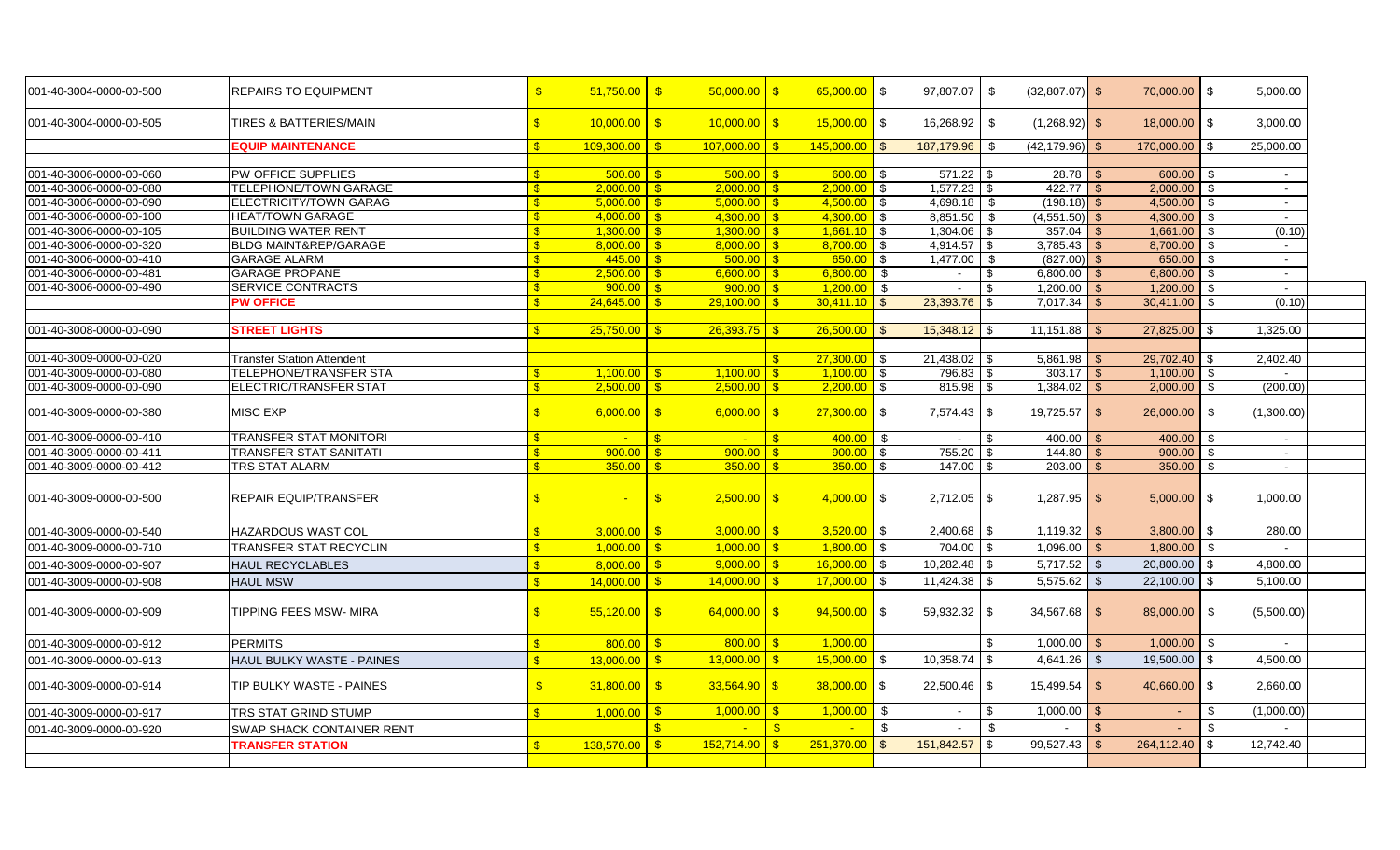| 001-40-3011-0000-00-704                     | <b>LOCIP</b>                                    | \$.          |                           |              | $37.077.00$ S   |                    |                  |      | $44,722.49$ \$    |          | $(12,979.49)$ \$  |      | $31,743.00$ \$     |          |                |
|---------------------------------------------|-------------------------------------------------|--------------|---------------------------|--------------|-----------------|--------------------|------------------|------|-------------------|----------|-------------------|------|--------------------|----------|----------------|
|                                             |                                                 |              |                           |              |                 |                    |                  |      |                   |          |                   |      |                    |          |                |
| 001-40-3012-0000-00-502                     | <b>ROAD REPAIR PROGRAM</b>                      | £.           | $415,000.00$ \$           |              | $400,000.00$ \$ |                    | $450,000.00$ \$  |      | 473,578.94 \$     |          | $(23,578.94)$ \$  |      | $400,000.00$ \$    |          | (50,000.00)    |
|                                             |                                                 |              |                           |              |                 |                    |                  |      |                   |          |                   |      |                    |          |                |
| 001-40-3014-0000-00-905                     | <b>HISTORICAL BLDG MAINT</b>                    |              | $1,000.00$ S              |              | $1.000.00$ S    |                    | $1,000.00$ \$    |      | $1,000.00$ \$     |          | $\sim$            |      | $1,000.00$ \$      |          | $\sim$ 10 $\,$ |
| 001-40-3014-0000-00-908                     | <b>BOTELLE SCHOOL MAINT</b>                     |              | $1,000.00$ S              |              | $1.000.00$ S    |                    | $1,000.00$ \$    |      | $30,590.37$ \$    |          | $(29,590.37)$ \$  |      | $1,000.00$ \$      |          | $\sim$         |
|                                             | LITTLE RED SCHOOL HOUSE                         |              |                           |              |                 |                    |                  | - \$ | $\overline{a}$    | \$       | $\sim$            | - S  |                    | - \$     | $\sim$         |
|                                             | <b>TOWN BUILDINGS</b>                           | £.           | $2,000.00$ \$             |              | $2,000.00$ \$   |                    | $2,000.00$ \$    |      | 31,590.37         | \$       | $(29,590.37)$ \$  |      |                    |          | $\sim$         |
| <b>PUBLIC WORKS</b>                         |                                                 |              |                           |              |                 |                    |                  |      |                   |          |                   |      |                    |          |                |
|                                             |                                                 |              |                           |              |                 |                    |                  |      |                   |          |                   |      |                    |          |                |
| 001-40-4001-0000-00-580                     | SOCIAL SERVICES WAGES                           |              |                           |              |                 | S.                 | $6,920.00$ \ \$  |      | $5,057.04$ \ \ \$ |          |                   |      | $9,360.00$ \ \$    |          | 2,440.00       |
|                                             | SOCIAL SERVICES OFFICE SUPPLIES                 |              |                           |              |                 | S.                 | $1.000.00$ S     |      | 443.27 \$         |          | 556.73            | l \$ | $1,000.00$ \$      |          | $\sim$         |
|                                             | <b>SOCIAL SERVICES MILEAGE</b>                  |              |                           |              |                 | -\$                | <b>College</b>   | - \$ | $\sim$            | \$       | $\sim$            | -\$  | $100.00$ \$        |          | 100.00         |
|                                             | <b>SOCIAL SERVICES OFFICE</b>                   |              |                           |              |                 | $\mathbf{\hat{x}}$ | $7,920.00$ \$    |      | 5,500.31          | \$       | $2,419.69$ \$     |      | 10,460.00          | - \$     | 2,540.00       |
|                                             |                                                 |              |                           |              |                 |                    |                  |      |                   |          |                   |      |                    |          |                |
| NORFOLK HEALTH & WELFARE; 2021/22 FY Budget |                                                 |              |                           |              |                 |                    |                  |      |                   |          |                   |      |                    |          |                |
|                                             |                                                 |              |                           |              |                 |                    |                  |      |                   |          |                   |      |                    |          |                |
| 001-40-4001-0000-00-001                     | TORRINGTON AREA HEALTH                          |              |                           |              | 9,839.00        |                    |                  |      | 8,932.40 \$       |          | $(0.40)$ \$       |      | 8,686.00           | - \$     | (246.00)       |
|                                             |                                                 |              |                           |              |                 |                    |                  |      |                   |          |                   |      |                    |          |                |
| 001-40-4002-0000-00-520                     | <b>FOOTHILLS VISITING NUR</b>                   |              | $13,052.00$ \$            |              | 13,052.00       |                    | $13,052.00$ \$   |      | $9,789.00$ \$     |          | $3,263.00$ \$     |      | 13,052.00          | - \$     | $\sim$         |
|                                             |                                                 |              |                           |              |                 |                    |                  |      |                   |          |                   |      |                    |          |                |
| 001-40-4003-0000-00-530                     | <b>VITAL STATISTICS</b>                         | £.           |                           |              | 50.00           |                    | $50.00$ \$       |      | $\sim$            | -\$      | $50.00$ \ \ \$    |      | 50.00              | - \$     | $\sim$         |
|                                             |                                                 |              |                           |              |                 |                    |                  |      |                   |          |                   |      |                    |          |                |
| 001-40-4004-0000-00-540                     | COMM MENTAL HEALTH AFF.                         |              | $4,000.00$ \$             |              | 4,000.00        | $\mathbf{S}$       | $4,000.00$ \$    |      | $\sim$            | <b>S</b> | $4,000.00$ \$     |      | $4,000.00$ \$      |          | $\sim$         |
|                                             |                                                 |              |                           |              |                 |                    |                  |      |                   |          |                   |      |                    |          |                |
| 001-40-4005-0000-00-540                     | NORTHWEST MENTAL HEALT                          | \$.          | $181.00$ $\frac{8}{5}$    |              | 181.00          | $\mathbf{s}$       | $181.00$ \$      |      | $\sim$            | -\$      |                   |      | $200.00$ \ \$      |          | 19.00          |
|                                             |                                                 |              |                           |              |                 |                    |                  |      |                   |          |                   |      |                    |          |                |
| 001-40-4007-0000-00-428                     | INSURANCE - CIRMA (SEE 001-40-1023-0000-00-340) |              |                           |              |                 |                    |                  |      |                   |          |                   |      |                    |          |                |
|                                             |                                                 |              |                           |              |                 |                    |                  |      |                   |          |                   |      |                    |          |                |
| 001-40-4007-0000-00-521                     | <b>PARAMEDIC SCVS</b>                           | $\mathbf{S}$ | $16.250.00$ $\frac{8}{5}$ |              | $18.867.00$ S   |                    | $19.000.00$ \ \$ |      | $14.010.00$ \$    |          | $4,990.00$ \$     |      | 18,700.00          | <b>S</b> | (300.00)       |
|                                             |                                                 |              |                           |              |                 |                    |                  |      |                   |          |                   |      |                    |          |                |
|                                             |                                                 |              |                           |              |                 |                    |                  |      |                   |          |                   |      |                    |          |                |
| 001-40-4008-0000-00-540                     | <b>GREENWOODS COUNSELING</b>                    |              | $3,000.00$ \$             |              | 5.000.00        | $\mathbf{R}$       | $5,000.00$ \$    |      | $5,000.00$ \$     |          |                   |      | $5,000.00$ \$      |          |                |
|                                             |                                                 |              |                           |              |                 |                    |                  |      |                   |          |                   |      |                    |          |                |
| 001-40-4009-0000-00-540                     | GEER/GATEWAY                                    | $\mathbf{s}$ | $3,500.00$ \$             |              | 3,500.00        |                    | $3,500.00$ \$    |      | $3,500.00$ \$     |          |                   |      | $3,500.00$ \$      |          |                |
|                                             |                                                 |              |                           |              |                 |                    |                  |      |                   |          |                   |      |                    |          |                |
| 001-40-4010-0000-00-540                     | COORDINATED ACCESS NETWORK - COMMUNITY FOR      |              | $500.00$ S                |              | 500.00          |                    | 500.00           |      |                   | \$       | 500.00            |      | 500.00             | - \$     | $\sim$         |
|                                             | <b>FLEXIBLE SHELTER DIVERSION FUND</b>          |              |                           |              |                 |                    |                  |      |                   |          |                   |      |                    |          |                |
|                                             |                                                 |              |                           |              |                 |                    |                  |      |                   |          |                   |      |                    |          |                |
| 001-40-XXXX-0000-00-510                     | NORFOLK COMMUNITY VAN                           | $\mathbf{S}$ | $\sim$                    | $\mathbf{s}$ | 20,050.00       | $\mathbf{S}$       | $21,000.00$ \$   |      |                   |          | $1,886.36$ \ \ \$ |      | $24,500.00$ \ \ \$ |          | 3,500.00       |
|                                             |                                                 |              |                           |              |                 |                    |                  |      |                   |          |                   |      |                    | - \$     |                |
|                                             |                                                 |              |                           |              |                 |                    |                  |      |                   |          |                   |      |                    |          |                |
|                                             | <b>FISH</b>                                     |              |                           |              |                 |                    |                  |      |                   |          |                   |      | $500.00$ \$        |          | 500.00         |
|                                             | <b>HEALTH &amp; WELFARE</b>                     |              | 50,317.00                 |              |                 | $\mathbf{R}$       | $75,215.00$ \ \$ |      | $60,345.04$ \$    |          | $14,869.96$ \$    |      | 78,688.00 \$       |          | 3,473.00       |
|                                             |                                                 |              |                           |              |                 |                    |                  |      |                   |          |                   |      |                    | - \$     | $\sim$         |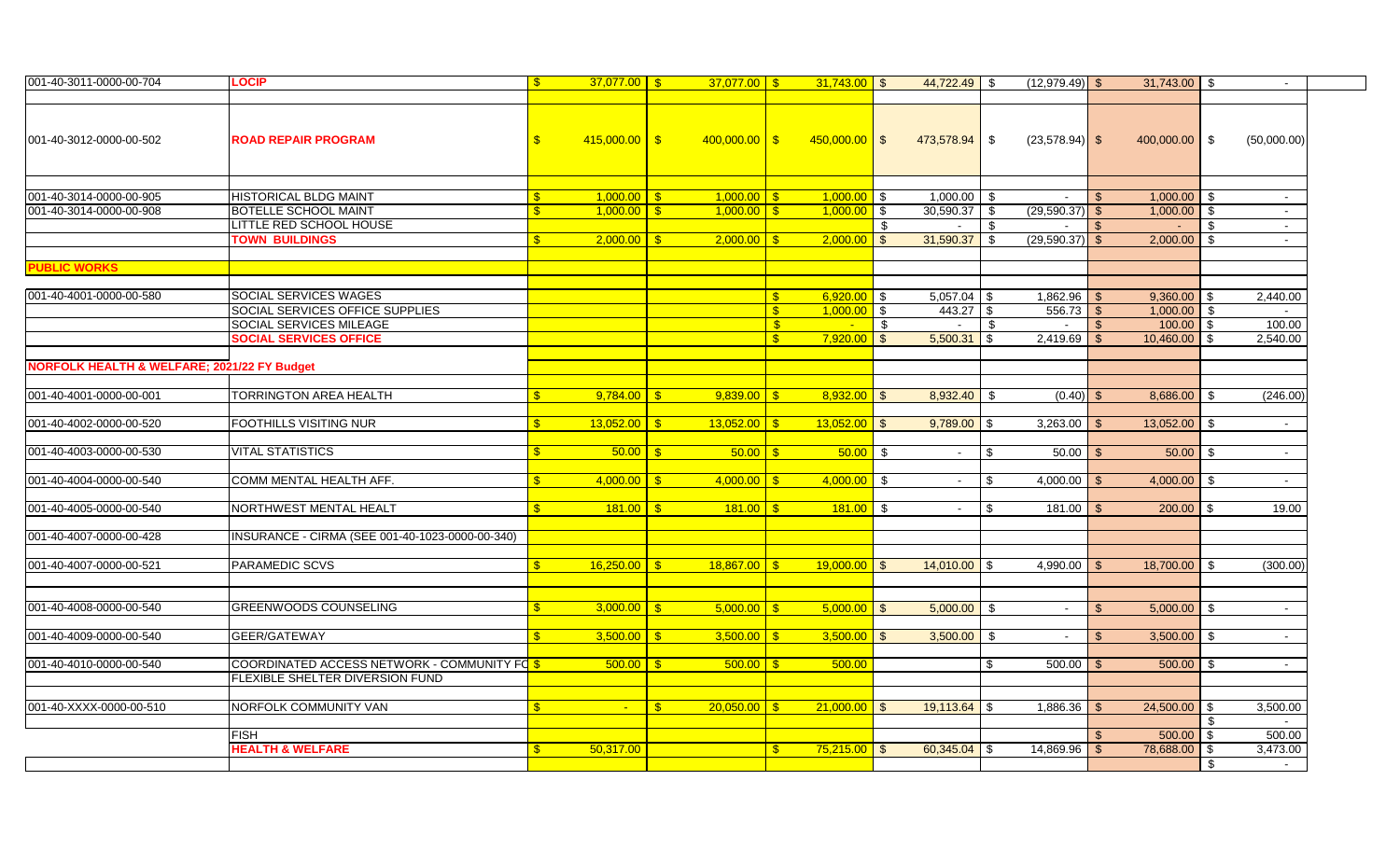| 001-40-5001-0000-00-020 | <b>TENNIS PROGRAM</b>                                             | $2,300.00$ \$<br>$\mathbf{s}$ | $2,000.00$ \$                            | $\sim$                                                           | $\sqrt{3}$<br>$\sim$ | - \$<br>$\sim$                  | <b>S</b><br>$\sim$             | \$<br>$\sim$           |
|-------------------------|-------------------------------------------------------------------|-------------------------------|------------------------------------------|------------------------------------------------------------------|----------------------|---------------------------------|--------------------------------|------------------------|
| 001-40-5001-0000-00-021 | <b>TENNIS REPAIR</b>                                              |                               | $\sqrt{3}$<br>$2,320.00$ \$              | $2,320.00$ \$                                                    |                      | $\mathfrak{S}$<br>$2,320.00$ \$ |                                | \$<br>(2,320.00)       |
| 001-40-5001-0000-00-060 | <b>SENIOR EXERCISE</b>                                            | 2,500.00                      | $2,200.00$ \$                            | $3,000.00$ \$                                                    | 2,795.00             | 205.00<br>-\$                   | <b>S</b><br>6,720.00           | 3,720.00<br>- \$       |
| 001-40-5001-0000-00-081 | <b>COACH TRAINING</b>                                             | $\mathbf{s}$                  | $100.00$ \$                              | $100.00$ \$                                                      | $\sim$               | $100.00$ \$<br>\$               |                                | (100.00)<br>\$         |
| 001-40-5001-0000-00-111 | <b>TODDLER PROGRAM</b>                                            | $200.00$ S                    | $200.00$ \$                              |                                                                  | $\sim$               | $200.00$ \$<br>\$               | $\sim$                         | (200.00)<br>\$         |
| 001-40-5001-0000-00-115 | <b>BASBASEBALL/SOFT/T BALL</b>                                    | $3,600.00$ \$                 | $3,600.00$ \$                            | $4,000.00$ \$                                                    | $\sim$               | $4,000.00$ \$<br>\$             | $4,000.00$ \$                  | $\sim$                 |
| 001-40-5001-0000-00-116 | <b>WINTER PROGRAM</b>                                             | 3,000,00                      | $3.000.00$ S<br>$\mathbf{s}$             | $3,200.00$ \$                                                    | $\sim$               | \$<br>$3.200.00$ \$             | 3.200.00                       | <b>S</b><br>$\sim$     |
| 001-40-5001-0000-00-117 | <b>BASKETBALL</b>                                                 | 1,800.00                      | $1,800.00$ \$                            | $1,800.00$ \$                                                    | $\sim$               | $1,800.00$ \$<br>\$             | 1,800.00                       | \$<br>$\sim$           |
| 001-40-5001-0000-00-118 | SOCCER PROGRAM                                                    | 3.000.00                      | 3.000.00<br>$\mathbf{R}$                 | $3,500.00$ \$<br>$\sqrt{s}$                                      | 1,820.80             | $1,679.20$ \$<br>-\$            | 3,500.00                       | $\mathbf{s}$<br>$\sim$ |
|                         | <b>SENIOR YOGA PROGRAM</b>                                        | 5,000.00<br>-\$               | $5,000.00$ \$<br>$\mathbf{s}$            | $5,500.00$ \$                                                    | 3,190.00             | $2,310.00$ \$<br>-\$            | 5,500.00                       | -\$<br>$\sim$          |
| 001-40-5001-0000-00-120 | <b>FIELD MAINTENANCE</b>                                          | 2.000.00<br>-\$               | $2.000.00$ S<br><b>S</b>                 | $3,000.00$ \$                                                    |                      | \$<br>3.000.00                  | - \$<br>3,000.00               | - \$<br>$\sim$         |
| 001-40-5001-0000-00-670 | <b>RECREATION MEDICAL</b>                                         | 500.00                        | $500.00$ \ \$<br>$\mathbf{s}$            | $500.00$ \$                                                      | $\mathbb{Z}^2$       | $500.00$ \ \ \$<br>\$           | 500.00                         | - \$<br>$\sim$         |
| 001-40-5001-0000-00-800 | PLAY/TRAIN                                                        | 1,000.00                      | $\mathbf{s}$<br>$1.000.00$ S             | $1,000.00$ \$                                                    |                      | \$<br>1.000.00                  | -\$<br>1,000.00                | - \$                   |
|                         | <b>SKATING RINK</b>                                               |                               | $600.00$ \$                              | $900.00$ \$                                                      | 500.00               | $400.00$ \$<br>-S               | 900.00                         | <b>S</b>               |
|                         | <b>REC COMMITTEE</b>                                              | 25,000.00                     | $27,320.00$ \$<br>$\mathbf{s}$           | $29.020.00$ \$                                                   | 8,305.80             | $20,714.20$ \$<br>\$            | $30,120.00$ \$                 | 1,100.00               |
|                         |                                                                   |                               |                                          |                                                                  |                      |                                 |                                |                        |
| 001-40-5002-0000-00-020 | <b>FLAGS</b>                                                      |                               | $200.00$ \$                              | $200.00$ \$                                                      | $\sim$               | $200.00$ \$<br>\$               | $200.00$ \$                    | $\sim$                 |
| 001-40-5002-0000-00-090 | <b>PARKS ELECTRICITY</b>                                          | 1.900.00                      | $1.900.00$ S<br>$\mathbb{S}$             | $1.900.00$ \ \$                                                  | 1,228.84             | \$                              | $1.900.00$ \$                  | $\sim$                 |
| 001-40-5002-0000-00-105 | <b>PARKS WATER RENT</b>                                           | 1,900.00                      | $1,900.00$ \$<br>$\overline{\mathbf{s}}$ | $2,200.00$ \$                                                    | 375.37               | $1,824.63$ \$<br>$\mathbf{s}$   | $2,200.00$ \$                  | $\sim$                 |
| 001-40-5002-0000-00-380 | MISC. EXPENSES/PARKS                                              | 3,000.00                      | $3,200.00$ \$<br>$\mathbf{s}$            | $3,400.00$ \$                                                    | 349.69               | $3,050.31$ \$<br>\$             | 3,400.00                       | \$<br>$\sim$           |
| 001-40-5002-0000-00-410 | <b>MOW TOWN PROPERTIES</b>                                        | 16,690.00                     | $17,525.00$ \$<br>-SS                    | $19,320.00$ \$                                                   | 9,610.00             | \$<br>$9,710.00$ \$             | 22,200.00                      | 2,880.00<br><b>S</b>   |
|                         | <b>CITY MEADOW</b>                                                |                               |                                          |                                                                  |                      |                                 |                                |                        |
|                         | <b>PARKS</b>                                                      | 23,690.00                     | -\$                                      | $27,020.00$ \$                                                   | 11,563.90            | 15,456.10                       | 29,900.00                      | 2,880.00<br>-\$        |
| 001-40-5004-0000-00-105 | <b>WATER RENT/BALLFIELD</b>                                       |                               | $175.00$ \$                              | $175.00$ \$                                                      | $136.55$ \$          |                                 |                                | - \$                   |
| 001-40-5004-0000-00-410 | <b>BALLFIELD SANITARY UNI</b>                                     | 175.00<br>810.00              | $810.00$ \$<br>$\overline{\mathbf{s}}$   | $820.00$ \$                                                      | 781.70 \$            | $38.45$ \$<br>$38.30$ \$        | 175.00<br>$820.00$ \$          |                        |
| 001-40-5004-0000-00-700 | <b>BALLFIELD LEASE</b>                                            | 3.00                          | $3.00$ \$                                | $1.00$ \$                                                        | 2.00                 | $(1.00)$ \$                     |                                |                        |
|                         | <b>BALLFIELD</b>                                                  | 988.00                        | - \$<br>$\mathbf{s}$                     | $996.00$ \$                                                      | 920.25               | - \$<br>\$<br>$75.75$ \$        | 996.00                         | $\sim$<br>\$<br>$\sim$ |
|                         |                                                                   |                               |                                          |                                                                  |                      |                                 |                                |                        |
| 001-40-5005-0000-00-010 | <b>TOBEY SUPERVISOR</b>                                           | 6.240.00                      | $6,240.00$ \$<br>$\sqrt{3}$              | $6,427.20$ \$                                                    | 6,427.20             | - \$<br>$\sim$                  | $6,588.00$ \$<br>$\mathbf{s}$  | 160.80                 |
| 001-40-5005-0000-00-011 | <b>WAGES LIFEGUARDS</b>                                           | 32,000.00                     | 32,000.00<br>$\mathbf{S}$                | $36,000.00$ \$<br>$\mathbf{s}$                                   | 29,559.49            | \$<br>6,440.51                  | $\mathbf{\$}$<br>36,000.00     | - \$<br>$\sim$         |
| 001-40-5005-0000-00-012 | <b>SWIM PROGRAM</b>                                               | 1,000.00                      | $1,000.00$ \$<br>-\$                     | $1,000.00$ \$                                                    | 189.00               | $811.00$ \$<br>\$               | $1,000.00$ \$                  | $\sim$                 |
| 001-40-5005-0000-00-014 | <b>TOBEY FEST</b>                                                 | 200.00                        | $200.00$ \ \$<br>$\mathbf{\Re}$          | $200.00$ \$                                                      | 300.20               | \$<br>$(100.20)$ \$             | 200.00                         | \$<br>$\sim$           |
| 001-40-5005-0000-00-016 | <b>TOBEY HBV SHOTS</b>                                            | $\sim$                        | $\mathbf{R}$<br>$\sim$ $-$               | $\mathbf{s}$<br>$\sim$                                           | - \$                 | - \$                            | \$                             | \$.<br>$\sim$          |
| 001-40-5005-0000-00-080 | <b>TOBEY TELEPHONE</b>                                            | 500.00                        | $500.00$ \ \$<br>$\mathbf{\Re}$          | $500.00$ \$                                                      | 209.22               | 290.78<br>\$                    | 500.00<br>- \$                 | \$<br>$\sim$           |
| 001-40-5005-0000-00-380 | <b>TOBEY EXPENSES</b>                                             | 2,000.00                      |                                          | $2,500.00$ \$                                                    | 1,196.91             | $\mathbf{\$}$<br>1,303.09       | 2,500.00                       | $\mathfrak{S}$         |
| 001-40-5005-0000-00-410 | TOBEY SANITATION                                                  | 650.00                        | $650.00$ \$<br>-\$                       | $\begin{array}{ c c c }\n\hline\n700.00 & \text{\$} \end{array}$ | 546.00               | $\sqrt[6]{3}$                   | 1,400.00                       | \$<br>700.00           |
| 001-40-5005-0000-00-700 | <b>TOBEY LEASE</b>                                                | 1.00                          | $1.00$ $\sqrt{5}$                        | $1.00$ \$                                                        | 1.00                 | <b>S</b><br>$\sim$              | <b>\$</b>                      |                        |
|                         | <b>TOBEY POND</b>                                                 | 42,591.00                     | 42,591.00                                | $\mathbf{s}$<br>$47,328.20$ \$                                   | 38,429.02            | -S<br>$8,899.18$ \$             | 48,189.00                      | 860.80<br>\$           |
|                         |                                                                   |                               |                                          |                                                                  |                      |                                 |                                |                        |
|                         |                                                                   |                               |                                          |                                                                  |                      |                                 |                                |                        |
| <b>DEBT SERVICE</b>     |                                                                   |                               |                                          |                                                                  |                      |                                 |                                |                        |
| 001-40-7001-0000-00-629 | REFINANCE USDA DEBT PRI - EMS BLD/Windows - 10   \$               | 132,831.00                    | $132,051.00$ \$<br>$^{\circ}$            | $130,444.00$ \$                                                  | 130,444.00           | - \$                            | 129,615.00 \$<br>$\mathbf{\$}$ | (829.00)               |
| 001-40-7001-0000-00-630 | REFINANCE USDA DEBT INT - EMS BLD/Windows                         | 22,326.00                     | $17,914.00$ $\sqrt{$}$<br>$\mathbf{s}$   | $14,307.00$ \ \$                                                 | 10,245.02            | 4,061.98<br>\$                  | - \$<br>11,666.00              | - \$<br>(2,641.00)     |
| 001-40-7001-0000-00-631 | VEHICLES PRI - 2 PLOW TRKS/FIRE TRUCK - 7 yrs (1-L <mark>S</mark> | 95,000.00                     | $95,000.00$ \$<br>$\mathbf{\$}$          | $90,000.00$ \$                                                   | 90,000.00            | - \$                            | $90,000.00$ \$                 |                        |
| 001-40-7001-0000-00-632 | VEHICLES INT - 2 PLOW TRKS/FIRE TRUCK                             | 9,135.00                      | - \$                                     | $4,050.00$ \$                                                    | $\sim$               | $4,050.00$ \$<br>\$             | 2,430.00                       | <b>S</b><br>(1,620.00) |
|                         |                                                                   | $259,292.00$ \$               |                                          | $238,801.00$ \$                                                  | $230,689.02$ \$      | $8,111.98$ \$                   | $233,711.00$ \$                | (5,090.00)             |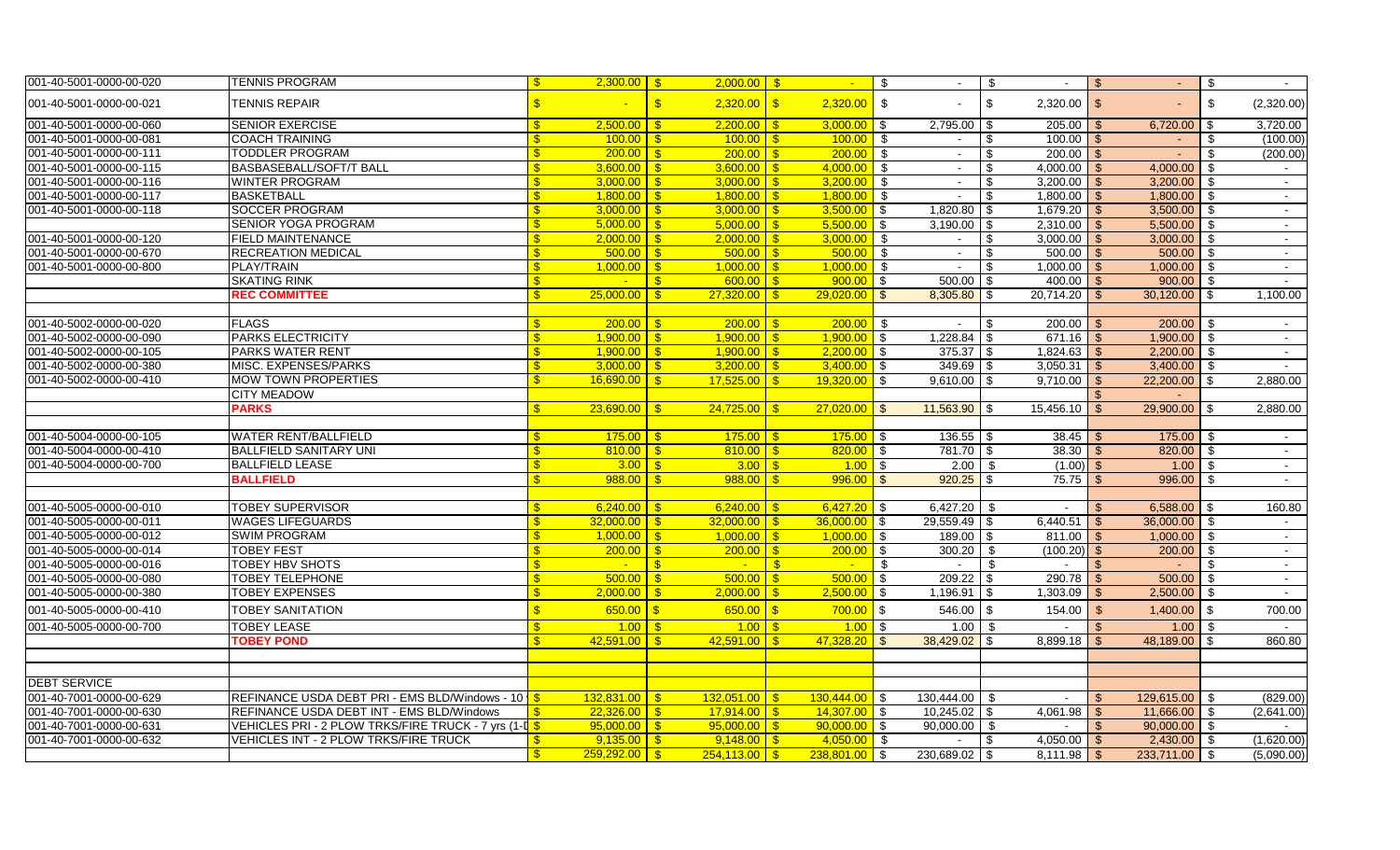|                         |                                             |                         |                        |                            |               |                 |      |                  |      |                |               |                 | \$             |              |
|-------------------------|---------------------------------------------|-------------------------|------------------------|----------------------------|---------------|-----------------|------|------------------|------|----------------|---------------|-----------------|----------------|--------------|
|                         | MINI EXCAVATOR - 5th OF 5 YR LEASE/PURCHASE |                         | 14.733.00              | 14.733.00<br>$\mathbf{s}$  |               | $14.792.00$ \$  |      | 14,401.77 \\$    |      | 390.23         |               |                 | \$             | (14, 792.00) |
|                         |                                             |                         |                        |                            |               |                 |      |                  |      |                |               |                 |                |              |
|                         | <b>CAPITAL IMPROVEMENT PROJECTS</b>         |                         |                        |                            |               |                 |      |                  |      |                |               |                 |                |              |
|                         | Short Term Borrowing for Infrastructure     |                         |                        |                            | $\mathbb{S}$  | $50.000.00$ \$  |      |                  | \$   | 50,000.00      |               |                 | \$             | (50,000.00)  |
|                         | New Tanker Truck Loan                       |                         |                        |                            |               |                 |      |                  | \$   | $\sim$         |               |                 | \$             |              |
|                         | Bridge Repair Loan                          |                         |                        |                            |               |                 |      |                  | \$.  |                | $\mathbf{\$}$ | 113,000.00      | $\mathfrak{S}$ | 113,000.00   |
|                         |                                             |                         |                        |                            |               |                 |      |                  |      |                |               |                 |                |              |
|                         | <b>DEBT SERVICE</b>                         |                         |                        | 268,846.00<br>$\mathbb{S}$ | -\$           | $303,593.00$ \$ |      | $245,090.79$ \$  |      | 58,502.21      | - \$          |                 |                | 43,118.00    |
|                         |                                             |                         |                        |                            |               |                 |      |                  |      |                |               |                 |                |              |
|                         |                                             |                         |                        |                            |               |                 |      |                  |      |                |               |                 |                |              |
|                         |                                             |                         |                        |                            |               |                 |      |                  |      |                |               |                 |                |              |
| 001-40-8001-0000-00-640 | PENSION - DB PLAN - Defined Benefit         | $\mathbf{\hat{s}}$      | $60,000.00$ \$         | $97,600.00$ \$             |               |                 | \$   | $\sim$           | \$   |                | $\sqrt{2}$    |                 | \$             |              |
|                         |                                             |                         |                        |                            |               |                 |      |                  |      |                |               |                 |                |              |
|                         |                                             |                         |                        |                            |               |                 |      |                  |      |                |               |                 |                |              |
|                         |                                             |                         |                        |                            |               |                 |      |                  |      |                |               |                 |                | $\sim$       |
| 001-40-8001-0000-00-641 | PENSION - DC PLAN - Defined Contribution    |                         | $25,000.00$ \$         | 30,000.00                  | -\$           | $35,000.00$ \$  |      | $1,455.00$ \$    |      | $33,545.00$ \$ |               | $40,000.00$ \$  |                | 5,000.00     |
|                         |                                             |                         |                        |                            | -\$           | $35,000.00$ \$  |      | $1,455.00$ \$    |      |                |               | $40,000.00$ \$  |                | 5,000.00     |
|                         |                                             |                         |                        |                            |               |                 |      |                  |      |                |               |                 |                |              |
| 001-40-8002-0000-00-650 | SOCIAL SECURITY                             |                         | $49,000,00$ \$         | $49,000,00$ \$             |               | $51,480.63$ \$  |      | 42,086.67 \$     |      | $9,393.95$ \$  |               | 54,054.66 \$    |                | 2,574.03     |
| 001-40-8002-0000-00-651 | <b>MEDICARE</b>                             | <b>S</b>                | $13,000.00$ \$         | $13,000.00$ \$             |               | $13,658.13$ \$  |      | $9,842.86$ \$    |      | $3,815.27$ \$  |               | $14,341.03$ \$  |                | 682.91       |
|                         |                                             |                         | $62,000.00$ $\sqrt{$}$ | $62,000,00$   \$           |               | $65,138.75$ \$  |      | $51,929.53$ \$   |      | $13,209.22$ \$ |               | 68,395.69 \$    |                | 3,256.94     |
|                         |                                             |                         |                        |                            |               |                 |      |                  |      |                |               |                 |                |              |
| 001-40-8003-0000-00-660 | <b>UNEMPLOYMENT COMP</b>                    | <b>S</b>                | $1.250.00$ \$          | 1.250.00                   |               | $1,500.00$ \$   |      | $\sim$           | - \$ | 1,500.00       |               | $1,500.00$ \$   |                | $\sim$       |
|                         |                                             |                         |                        |                            |               |                 |      |                  |      |                |               |                 |                |              |
| 001-40-8004-0000-00-670 | Athem Bluecross/CIGNA                       | $\mathbf{\mathfrak{F}}$ | 172,113.00             | 180,720.00<br>$\mathbf{S}$ |               | $194,499.90$ \$ |      | $118,737.17$ \$  |      | 75,762.73      |               | $203,000.00$ \$ |                | 8,500.10     |
|                         |                                             |                         |                        |                            |               |                 |      |                  |      |                |               |                 |                |              |
| 001-40-8005-0000-00-640 | <b>EMS INCENTIVE PROGRAM</b>                | $\mathbf{\$}$           | 41.000.00              | $\mathbf{s}$<br>41.000.00  | $\mathbf{s}$  | $44,500.00$ \$  |      | $40,250.00$ \ \$ |      | 4,250.00       | \$            | 36,750.00       | $\mathfrak{S}$ | (7,750.00)   |
|                         |                                             |                         |                        |                            |               |                 |      |                  |      |                |               |                 |                |              |
|                         | <b>FIXED CHARGES</b>                        |                         |                        |                            |               |                 |      |                  |      |                |               |                 |                |              |
|                         |                                             |                         |                        |                            |               |                 |      |                  |      |                |               |                 |                |              |
| 001-40-9001-0000-00-380 | <b>CEMETERY EXPENSES</b>                    |                         | 7.500.00               | 7.500.00<br>$\mathbf{s}$   |               | $7.500.00$ \$   |      | 990.00           | -\$  | 6,510.00       | - \$          | $8,610.00$ \$   |                | 1,110.00     |
|                         |                                             |                         |                        |                            |               |                 |      |                  |      |                |               |                 |                |              |
| 001-40-9003-0000-00-540 | <b>CAPITAL RESERVE</b>                      | <b>S</b>                | 149,572.00             | 149,000.00<br>$\mathbf{s}$ |               | $150,000.00$ \$ |      | $\sim$           | \$   | 150,000.00     | - \$          | $150,000.00$ \$ |                | $\sim$       |
|                         |                                             |                         |                        |                            |               |                 |      |                  |      |                |               |                 |                |              |
| 001-40-9004-0000-00-540 | <b>LOSS RETENTION APPROP</b>                | <b>S</b>                | 1,500.00               | $\sqrt{3}$<br>1,500.00     | $\mathbf{R}$  | $1,500.00$ \$   |      | $\sim$           | \$   | $1,500.00$ \$  |               | $1,500.00$ \$   |                | $\sim$       |
|                         |                                             |                         |                        |                            |               |                 |      |                  |      |                |               |                 |                |              |
| 001-40-9007-0000-00-540 | <b>ELDERLY NUTRITION PROG</b>               | $\mathbf{\mathfrak{F}}$ |                        |                            |               | $1,000.00$ \$   |      |                  |      | $769.17$ \$    |               |                 |                | (160.00)     |
|                         |                                             |                         | 850.00                 | 1,000.00<br>$\mathbf{s}$   | -\$           |                 |      | $230.83$ \$      |      |                |               | $840.00$ \$     |                |              |
|                         |                                             |                         |                        |                            |               |                 |      |                  |      |                |               |                 |                |              |
| 001-40-9008-0000-00-540 | <b>NFK COMM ASSOC</b>                       | <b>S</b>                | 100.00                 | 100.00<br>$\mathbf{s}$     | $\mathbf{s}$  | $100.00$ \$     |      | $\sim$           | -S   | 100.00         | - \$          | $100.00$ \$     |                | $\sim$       |
|                         |                                             |                         |                        |                            |               |                 |      |                  |      |                |               |                 |                |              |
| 001-40-9010-0000-00-380 | <b>EXP FOR MEMORIAL DAY</b>                 | <b>S</b>                | $2,000.00$ \$          | 2,000.00                   | $\mathbf{s}$  | $1,500.00$ \ \$ |      | $508.00$ \$      |      | 992.00         | - \$          | $1,500.00$ \$   |                | $\sim$       |
| 001-40-9010-0000-00-382 | <b>OTHER HOLIDAYS</b>                       | $\mathbf{R}$            |                        |                            | $\mathbf{s}$  |                 | - \$ |                  |      |                |               |                 |                |              |
| 001-40-9010-0000-00-383 | <b>DECEMBER EXPENSE</b>                     | $\mathbf{s}$            | $4,000.00$ \$          | 4,800.00                   | $\mathbf{\$}$ | $4,800.00$ \ \$ |      | $3,617.00$ \$    |      | 1,183.00       | - \$          | 4,000.00        | \$             | (800.00)     |
|                         | <b>HOLIDAY OBSERVANC</b>                    | $\mathbf{R}$            | 4,000.00               | 6,800.00<br>$\mathbf{s}$   |               | $6,300.00$ \$   |      | $4,125.00$ \$    |      | 2,175.00       |               | 5,500.00        | \$             | (800.00)     |
|                         |                                             |                         |                        |                            |               |                 |      |                  |      |                |               |                 |                |              |
| 001-40-9013-0000-00-540 | <b>NORFOLK LIBRARY</b>                      |                         | 2,500.00               | 2,500.00<br>$\mathbf{R}$   |               | $2,500.00$ \$   |      | $\sim$           |      | 2,500.00       |               | 2,500.00        |                | $\sim$       |
|                         |                                             |                         |                        |                            |               |                 |      |                  |      |                |               |                 |                |              |
| 001-40-9014-0000-00-540 | <b>SUSAN B ANTHONY PROJEC</b>               | $\mathbf{s}$            | 1,000.00               | 1,000.00<br><b>S</b>       |               | $1,000.00$ \$   |      | 1,000.00         | -\$  | $\sim$         |               | 1,000.00        | -\$            | $\sim$       |
|                         |                                             |                         |                        |                            |               |                 |      |                  |      |                |               |                 |                |              |